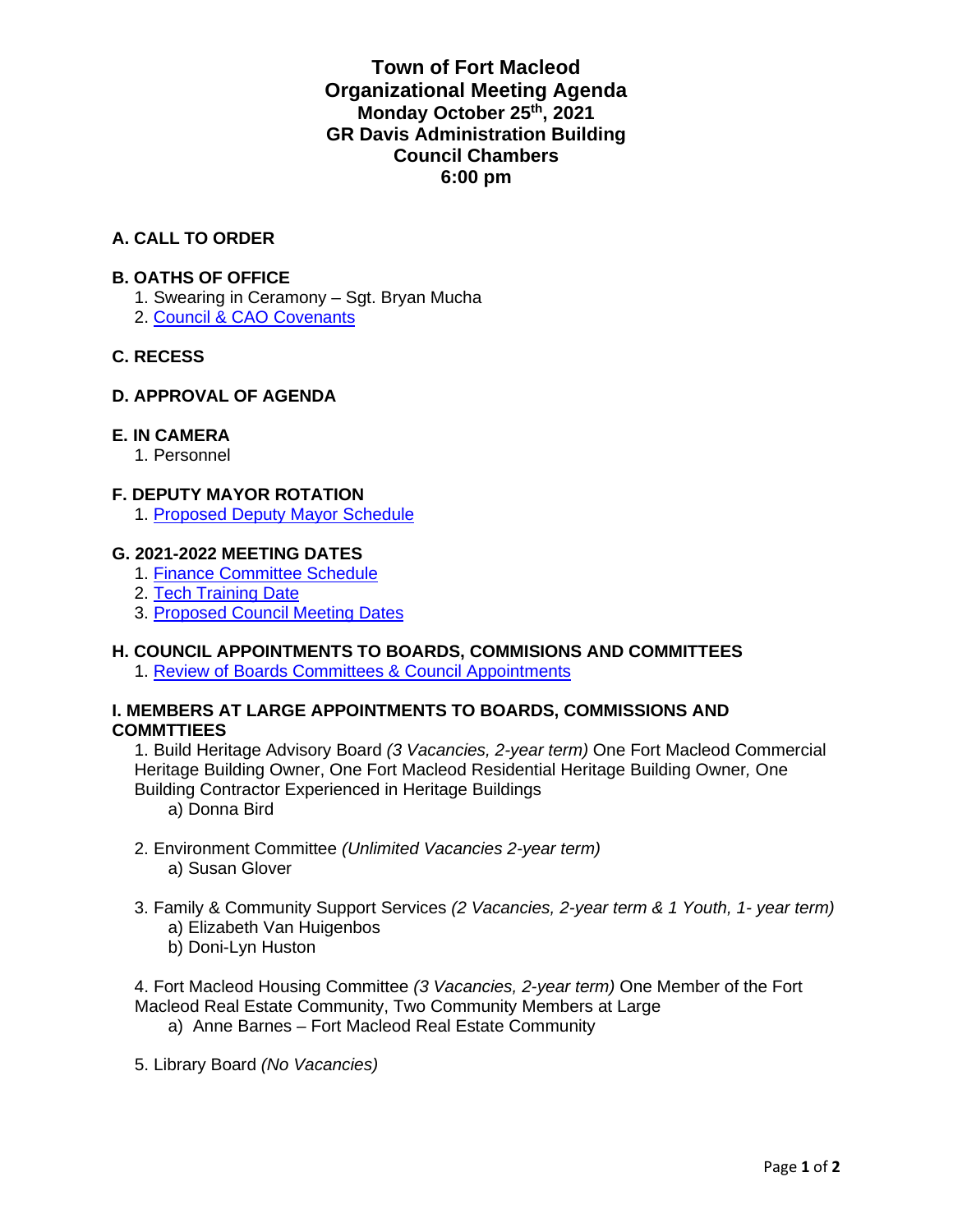- 6. Municipal Planning Committee *(3 Vacancies & 1 Alternate, 1-year term)*
	- a) David Arnoldussen
	- b) Donna Bird
	- c) Robert Joesph Rigaux
- 7. Willow Creek Foundation Board *(1 Vacancy)*  a) Pam Young

#### **J. ADJORNMENT**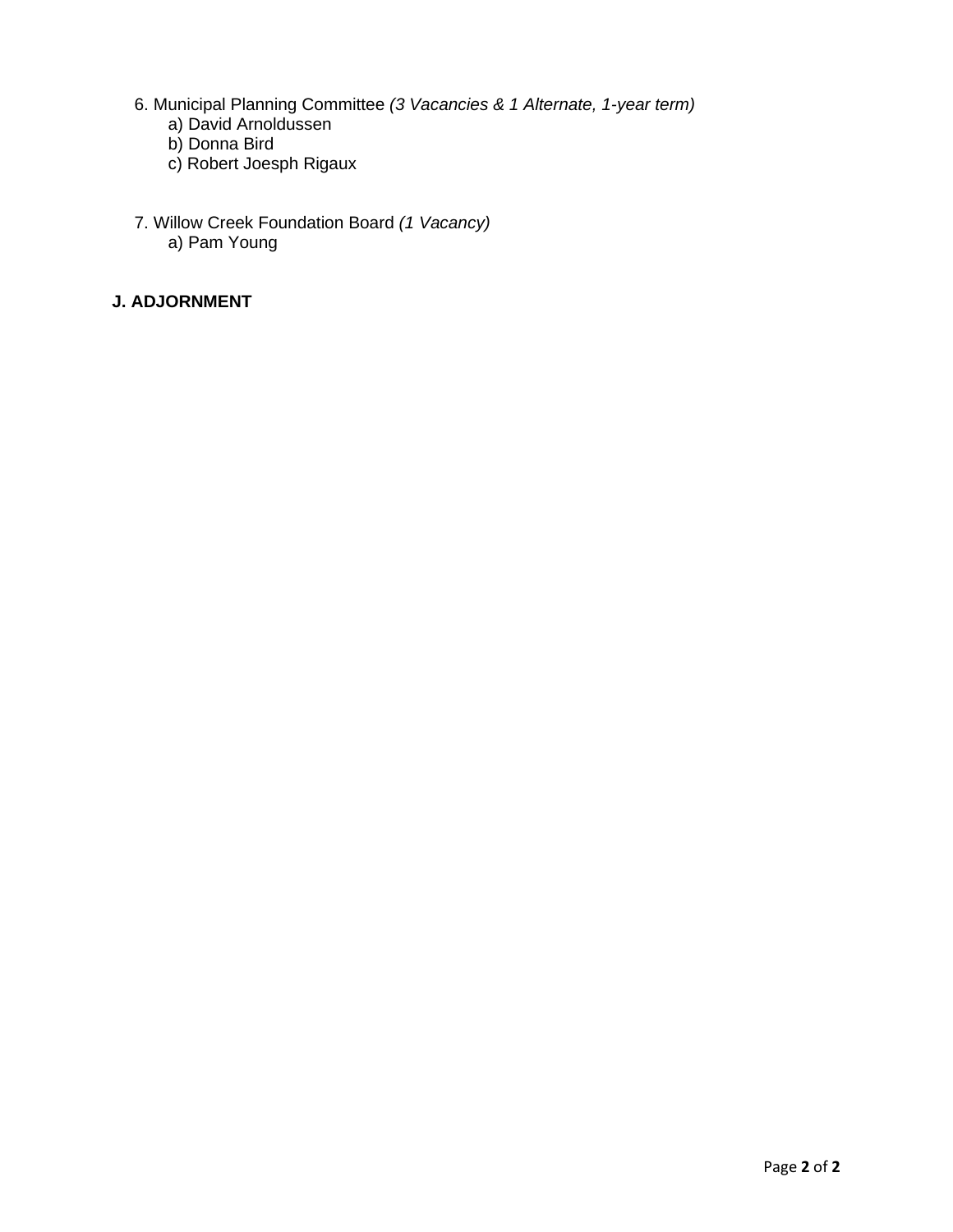

### **TOWN OF FORT MACLEOD**

#### **Council – Chief Administrative Officer (CAO) Covenant**

We, as members of Council, will:

- carry out our responsibilities as set out in the applicable legislation to the best of our abilities;
- Develop policies and programs for the Town of Fort Macleod (the "Town") that are necessary or desirable for all or a part of the Town;
- regularly evaluate the policies and programs of the Town;
- not exercise a power or function or perform a duty that is assigned to the chief administrative officer or a designated officer;
- review the background information and advice made available to us by administration prior to rendering a decision;
- seek further input when we are unsure of the issues associated with a particular course of action or uncertain as to relevant factors that might impact our decisionmaking;
- refer any complaints, either written or verbal, about the actions of administration, to the CAO for review, comment and follow-up (as appropriate);
- refrain from making any commitments on behalf of Council to individual citizens or groups, other than to take the request up with the Council or CAO and to respond appropriately;
- participate in Council's decision-making process;
- refrain from making disparaging comments in public administration;
- act as good stewards of the Town;
- maintain high standards of ethical conduct;
- provide effective leadership by establishing annual or longer term goals and priorities;
- ensure that we formally and in writing evaluate the performance of the CAO at least once annually.

| Signatures: |            |
|-------------|------------|
| Mayor       |            |
| Councillor  | Councillor |
| Councillor  | Councillor |
| Councillor  | Councillor |

Date: October, 25<sup>TH</sup>, 2021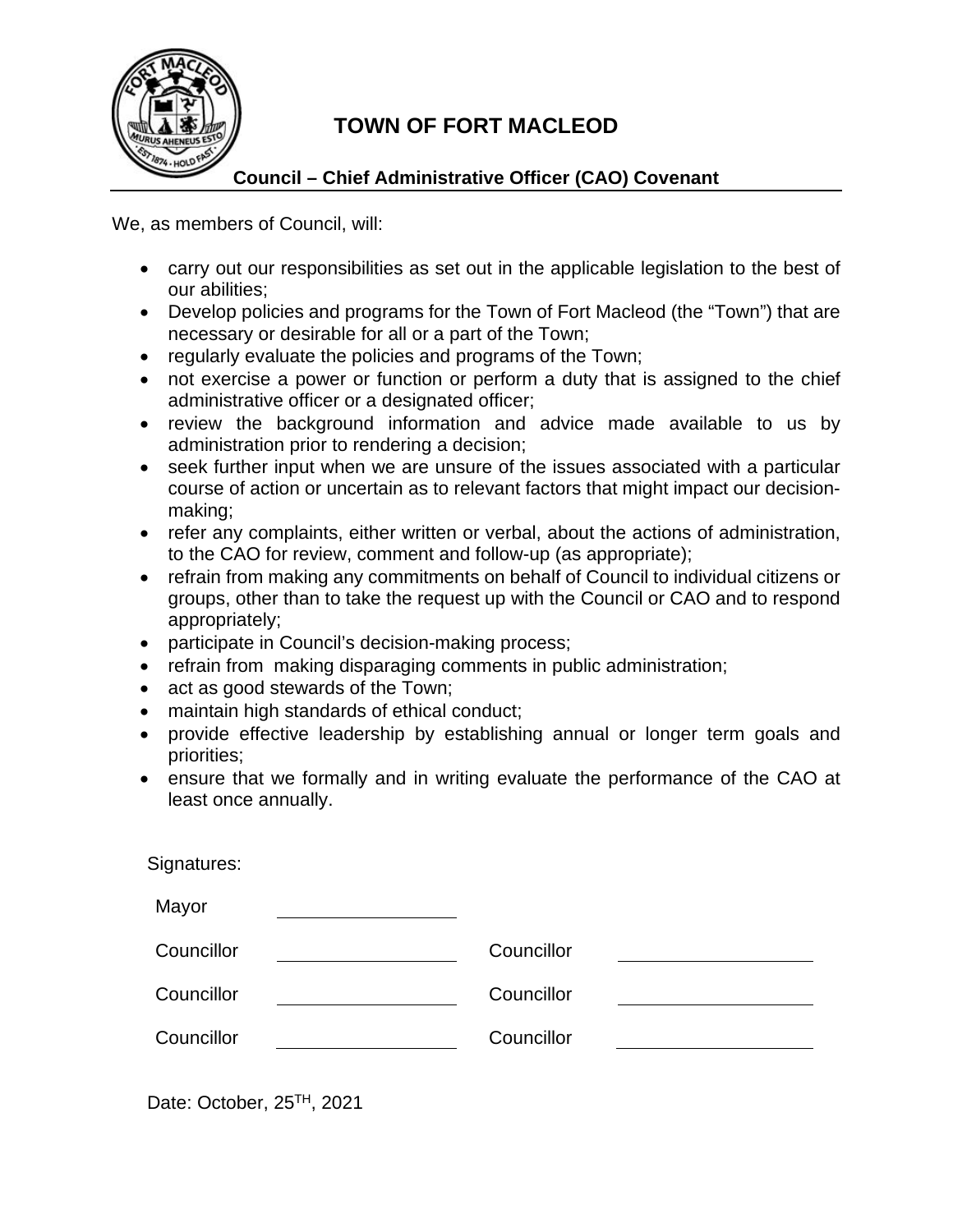I, the Chief Administrative Officer (CAO), will:

- carry out my responsibilities as set out in the applicable legislation to the best of my abilities;
- conduct myself as your chief policy advisor in an honest and ethical manner;
- respect Council and individual Councillors;
- provide advice (on all issues) which is professionally sound, ethical, complete, legal and in accordance with the policies and objectives of Council;
- guide the actions of the administration so that they are consistent with the policies and objectives of Council;
- act only on the will of Council as a whole as established by the resolutions, policies and bylaws of Council of the Town of Fort Macleod (the "Town");
- forward any complaints or concerns of Council to the appropriate department and individual
- follow-up to ensure that any complaints are reasonably and promptly addressed;
- ensure that Council has access to the reasonable decision options as well as my recommendation as your CAO;
- bring forward emerging issues to assist Council in developing effective policies and programs in a timely fashion;
- maintain a current understanding of the applicable legislation as well as relevant programs, policies and initiatives of the Provincial and Federal governments;
- take corrective action when errors or concerns are identified with the operation of the Town;
- listen carefully to the concerns of Council vis- à-vis my performance and seek to improve any deficiencies on an ongoing basis;
- track Council's policies and programs in sufficient detail so as to be able to advise Council of relevant matters, including but not limited to progress on priorities, anticipated problems or future decision-making junctures.

Signature:

CAO: Date: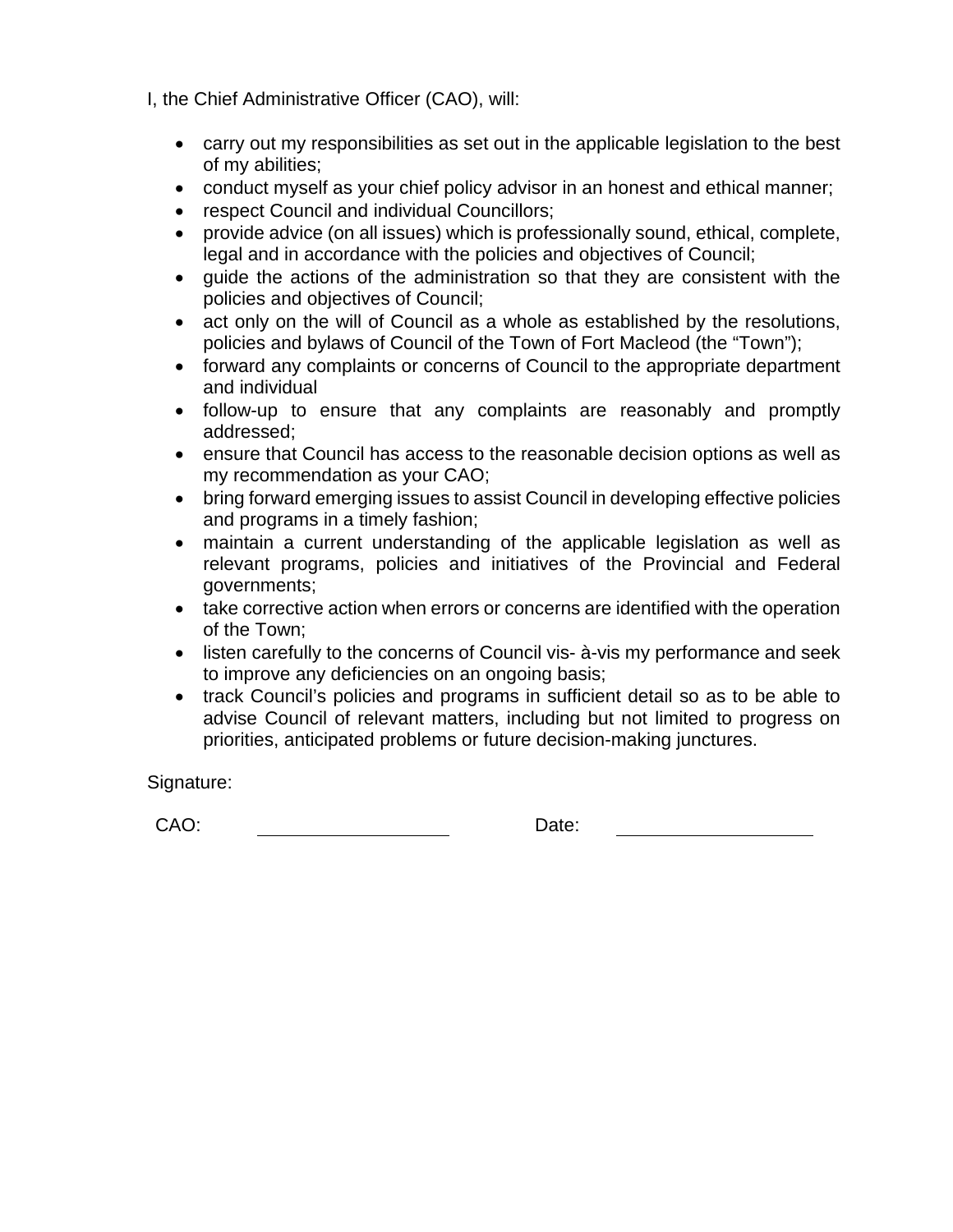

# **Town of Fort Macleod Mayor & Council 2021- 2025**

### **DEPUTY MAYOR SCHEDULE**

| <b>FROM</b>       | ТО               | <b>COUNCILLOR</b>               |
|-------------------|------------------|---------------------------------|
| NOVEMBER 2021     | <b>JUNE 2022</b> | <b>COUNCILLOR DRESSLER</b>      |
| <b>JULY 2022</b>  | FEBRUARY 2023    | <b>COUNCILLOR MONTEITH</b>      |
| <b>MARCH 2023</b> | OCTOBER 2023     | <b>COUNCILLOR VAN HUIGENBOS</b> |
| NOVEMBER 2023     | <b>JUNE 2024</b> | <b>COUNCILLOR WOLSTENHOLME</b>  |
| <b>JULY 2024</b>  | FEBRUARY 2025    | <b>COUNCILLOR HENGERER</b>      |
| <b>MARCH 2025</b> | OCTOBER 2025     | <b>COUNCILLOR EDWARDS</b>       |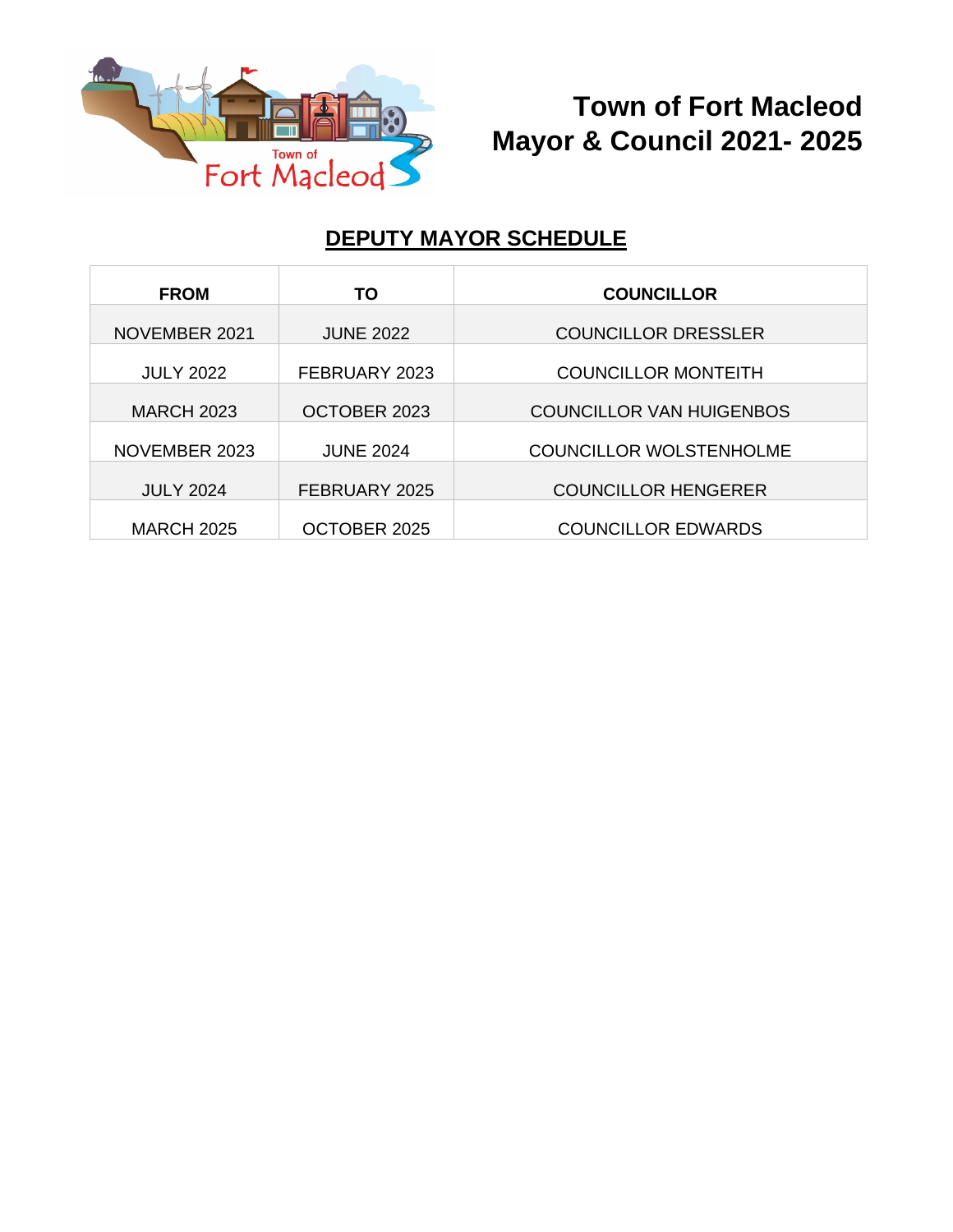

#### **Recommendation:**

That Council collectively decides which date and time works best to attend a technology training session.

#### **Background:**

Administration is working towards digitizing their records management system using Ricoh and Laserfiche. The first step in this process will be Council Agenda Packages. Moving into 2022 Dropbox will no longer be used for Council to access their information such as the agenda packages.

Administration plans to launch the new Laserfiche programing for the first Council meeting in November. (November 8, 2021)

We would like to host a training session to introduce Councillors to Laserfiche and get comfortable with this process prior to this meeting.

#### **Proposed Date & Times:**

Note: Training should take approx. 1 - 1.5 hours

Thursday November 4<sup>th</sup>, 2021- 10:00 am, 12:00 pm, or 3:00 pm Friday November 5<sup>th</sup>, 2021 – 10:00 am, 12:00 pm, or 3:00 pm

Councillors, please leave your laptop after this meeting (Oct 25) with Meranda to load the new software and ensure it is integrated for this training. Due to delays in the supply chain new laptops are delayed and are not expected until the end of 2021. IT asks that if any Councillors are having difficulties to leave a note of these, so IT can run a diagnostic at this time.

#### **Council Strategic Plan:**

Public Relations- Improve upon the experience and satisfaction level of all those who interact with the Town of Fort Macleod Administration and staff.

Investigate technology options for enhancing service efficiencies.

#### Enclosures: n/a

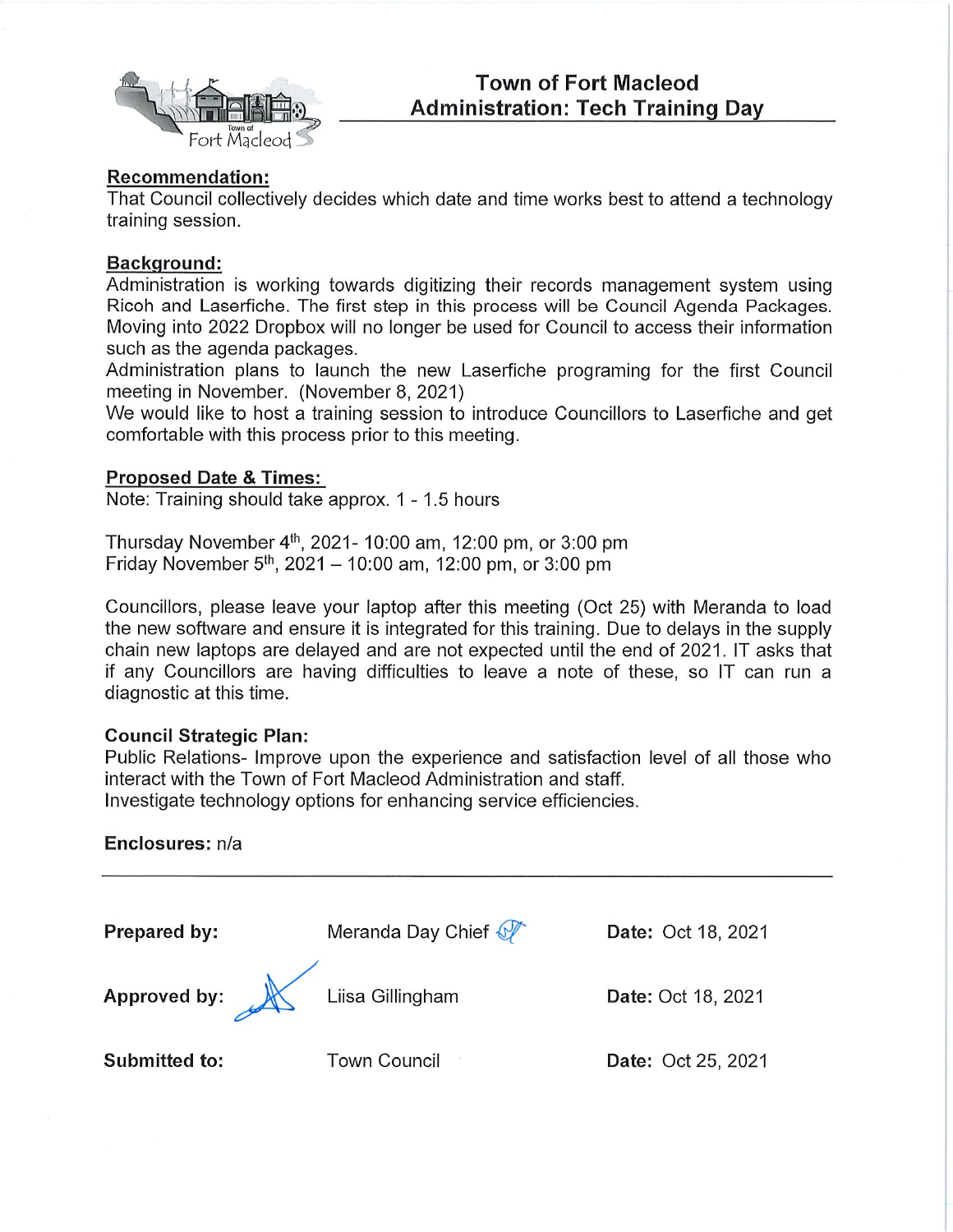| 2021/2022 Council Meeting &<br><b>Committee of the Whole Dates</b> |                               |
|--------------------------------------------------------------------|-------------------------------|
| <b>Council Meeting Dates</b>                                       | <b>Committee of the Whole</b> |
| Monday November 8, 2021                                            | Tuesday November 16, 2021     |
| Monday November 22, 2021                                           |                               |
| Monday December 13, 2022                                           | Tuesday December 21, 2021     |
| Monday January 10, 2022                                            | Tuesday January 18, 2022      |
| Monday January 24, 2022                                            |                               |
| Monday February 14, 2022                                           | Tuesday February 22, 2022     |
| Monday February 28, 2022                                           |                               |
| Monday March 14, 2022                                              | Tuesday March 22, 2022        |
| Monday March 28, 2022                                              |                               |
| Monday April 11, 2022                                              | Tuesday April 19, 2022        |
| Monday April 25, 2022                                              |                               |
| Monday May 9, 2022                                                 | Tuesday May 17, 2022          |
| Tuesday May 24, 2022                                               |                               |
| Monday June 13, 2022                                               | Tuesday June 21, 2022         |
| Monday June 27, 2021                                               |                               |
| Monday July 11, 2022*                                              |                               |
| Monday August 22, 2022*                                            |                               |
| Monday September 12, 2022                                          | Tuesday September 20, 2022    |
| Monday September 26, 2022                                          |                               |
| Tuesday October 11, 2022                                           | Tuesday October 18, 2022      |
| Monday October 24, 2022 Organizational & Regular Council Meeting   |                               |

\*Note: Only 1 Council meeting per month

| <b>Other Important Events</b>                     |                            |
|---------------------------------------------------|----------------------------|
| <b>Tech Training</b>                              | TBD                        |
| <b>Ghostbusters: Afterlife Special Screeneing</b> | Saturday November 13, 2021 |
| <b>AUMA Convention - Edmonton</b>                 | November 17 - 19, 2021     |
| <b>Midnight Madness</b>                           | Friday November 26, 2021   |
| Santa Clause Parade                               | Saturday November 27, 2021 |
| <b>Council Orientation</b>                        | Monday November 29, 2021   |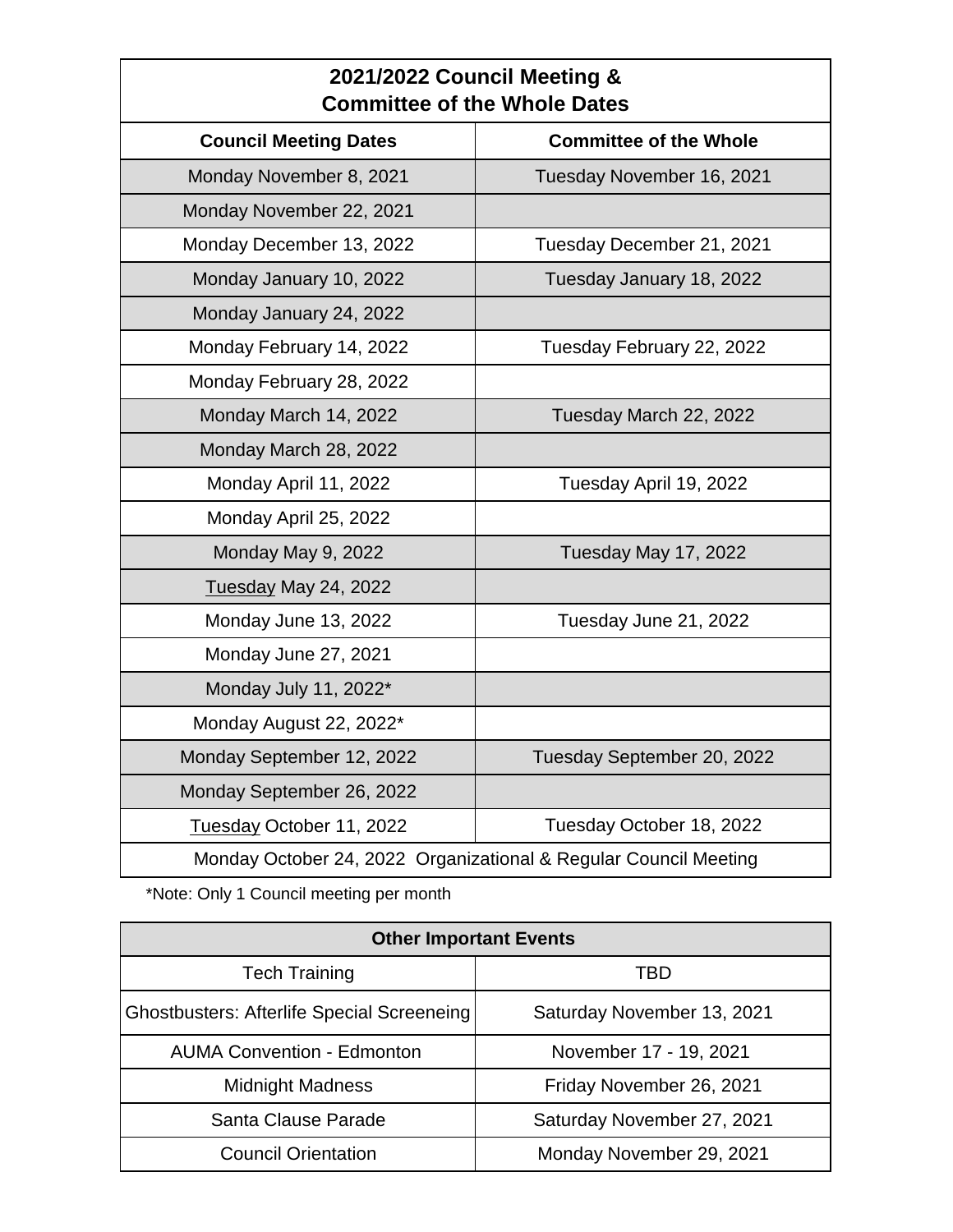#### **Council Appointments to Boards, Commissions and Committees 2021-2022**

|                | <b>COMMITTEE</b>                                                                                     | <b>MEETING DATE/LOCATION</b>                                           | <b>COUNCILLOR(S)</b><br><b>2020 ORG</b>  | <b>COUNCILLOR(S)</b><br>2021 | <b>STAFF</b>            |
|----------------|------------------------------------------------------------------------------------------------------|------------------------------------------------------------------------|------------------------------------------|------------------------------|-------------------------|
| 1              | Alberta Police Interim Advisory Board<br>(AAPG) Associate Member Advisory<br>Committee(1 Councillor) | Quarterly- 2021, 9 times yearly-Virtual or<br>Hotel in Calgary Mon/Sat | <b>Dressler</b>                          |                              | Liisa                   |
| $\mathbf{2}$   | <b>Agriculture Society</b><br>(Liaison Role)                                                         | 2nd Wednesday 8:00 pm @ Ag Hall                                        | Van Huigenbos                            |                              | Liisa                   |
| 3              | Alberta Southwest Regional Alliance<br>(Mayor & 1 Alternate)                                         | 1st Wednesday pm                                                       | Feyter, Orr (alt)                        |                              | n/a                     |
| 4              | <b>Built Heritage Advisory Board</b><br>(2 Councillors & Staff)                                      | 1st Wed 7:00pm @ GR Davis                                              | Orr, Van Huigenbos                       |                              | Adrian                  |
| 5              | <b>Chamber of Commerce</b><br>(1 Councillor Liaison & CAO)                                           | Rotates Thursday noon, Thursday<br>Evening                             | Feyter                                   |                              | CAO                     |
| 6              | Chinook Arch Regional Library Board<br>(1 Councillor, 1 Alternate)                                   | 1st Thursday April, August, December,<br>Lethbridge Meeting            | Monteith, Edwards (alt)                  |                              | Liisa                   |
| $\overline{7}$ | <b>Crime Prevention Advisory Committee</b><br>(1 Councillor, 1 Staff)                                | As needed, Councillor Liaison                                          | <b>Dressler</b>                          |                              | Liisa                   |
| 8              | Cultural Heritage Tourism Alliance<br>(1 Councillor)                                                 | 2nd Tuesday 7:00 pm @ Fort                                             | Orr                                      |                              | Liisa                   |
| 9              | Diversity & Inclusion Committee<br>(1 Councillor, 1 Staff)                                           | 2nd Thurs 1:00 pm                                                      | Edwards                                  |                              | Liisa                   |
| 10             | <b>Empress Theatre Society</b><br>(1 Councillor)                                                     | 4th Tuesday 7:30 @ Empress                                             | Orr                                      |                              | Liisa                   |
| 11             | <b>Environment Committee</b><br>(1 Councillor, 1 Alternate)                                          | Jan, Mar, May, Sept, Nov 4th Wed 5:00<br>pm @ Hospital                 | Orr, Dressler (alt)                      |                              | Adrian /CAO             |
| 12             | Family and Community Support<br>Services (FCSS)<br>(1 Councillor)                                    | Evening meetings, varies. Montly @ GR<br>Davis                         | Edwards                                  |                              | Liisa                   |
| 13             | Fort Macleod and District Library Board<br>(1 Councillor)                                            | 1st Tuesday 7:00 pm @ G.R Davis                                        | Edwards                                  |                              | Liisa                   |
| 14             | Fort Macleod Historical Association<br>(1 Councillor, 1 Alternate)                                   | 2nd Thursday 7:00 pm @ Fort Museum                                     | Feyter, Dressler (alt)                   |                              | Liisa                   |
| 15             | Fort Macleod Interagency Board<br>(1 Councillor)                                                     | 4 times per year.                                                      | Monteith                                 |                              | FCSS                    |
| 16             | Chinook Intermunicipal Subdivision &<br>Development Appeal Board<br>(1 Councillor)                   | As Required                                                            | Wolstenholme                             |                              | n/a                     |
| 17             | Hiway 3 EDC<br>(Mayor attend)                                                                        |                                                                        | Feyter (Deputy Mayor as alt)             |                              | n/a                     |
| 18             | <b>Housing Committee</b><br>(2 Councillors)                                                          | 3rd Tuesday Noon @ GR Davis                                            | Monteith & Van Huigenbos                 |                              | <b>FCSS</b>             |
| 19             | Mayors and Reeves<br>(Mayor attend)                                                                  | 1st Friday, No meeting July/Aug                                        | Feyter                                   |                              | n/a                     |
| 20             | Municipal Planning Commission<br>(2 Councillors, 1 Alternate)                                        | 3rd Monday noon @ GR Davis                                             | Van Huigenbos, Dressler,<br>Feyter (alt) |                              | Development /<br>Adrian |
| 21             | Oldman River Regional Services<br>Commission<br>(1 Councillor, 1 Alternate)                          | 4 Meetings yearly @ ORRSC Office<br>Lethbridge                         | Wolstenholme, Feyter (alt)               |                              | CAO                     |
| 22             | Oldman Watershed Council<br>(1 Councillor)                                                           | Yearly meeting                                                         | Wolstenholme                             |                              | Adrain                  |
| 23             | Regional Assesment Review Board<br>(1 Councillor OR Community Member at<br>large)                    | 3 year term<br>Training & Meet as requested                            | Unfilled                                 |                              | CAO                     |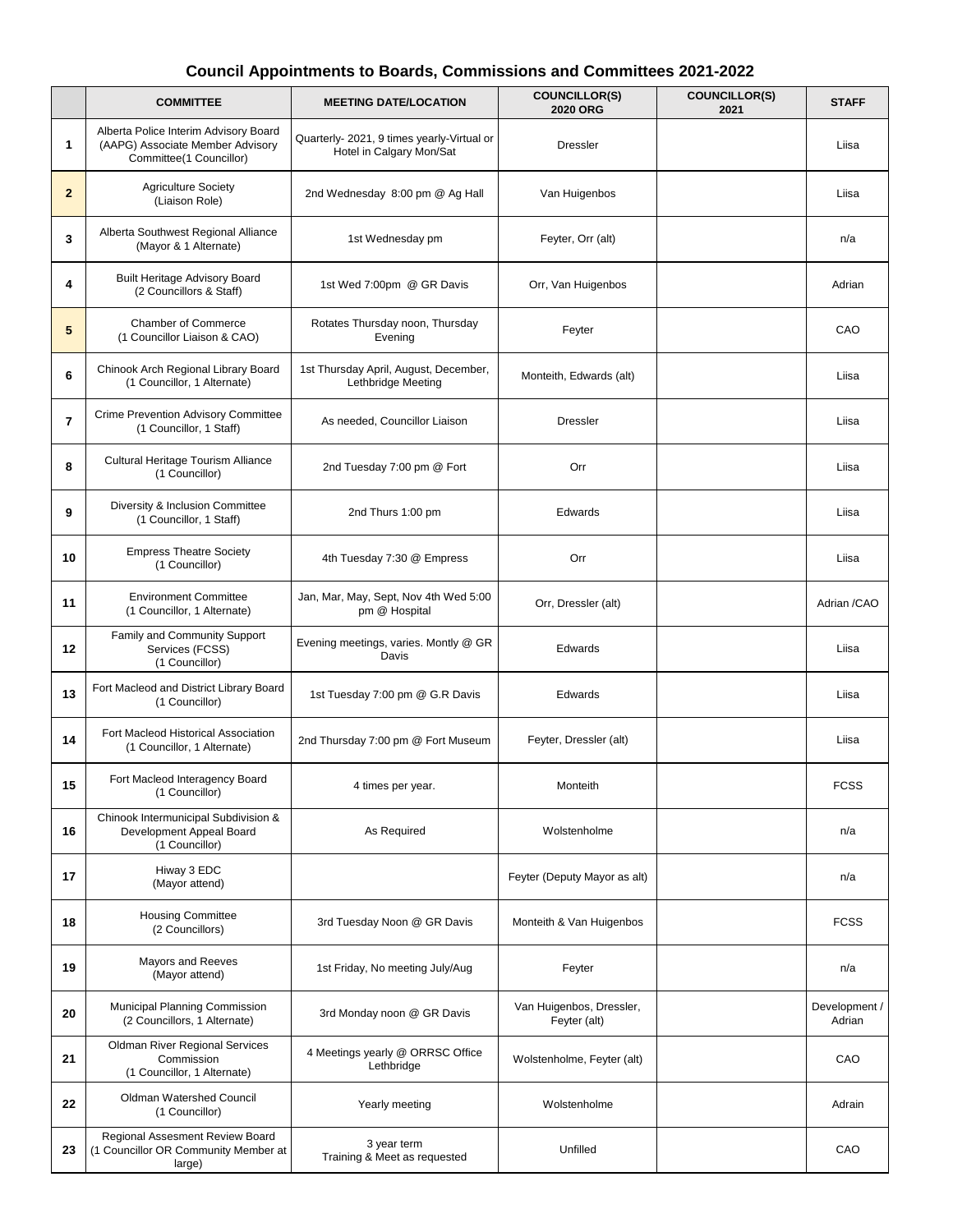| 24 | Regional Waste Management Facility<br>Authority<br>(1 Councillor, 1 Alternate)               | 3rd Thursday 10:00 am Woodhouse                | Wolstenholme, Dressler (alt)                    | CAO                |
|----|----------------------------------------------------------------------------------------------|------------------------------------------------|-------------------------------------------------|--------------------|
| 25 | <b>Willow Creek Foundation</b><br>(2 Councillors)                                            | 3rd Tuesday 10:00 am @ Pioneer Lodge           | Wolstenholme, Monteith                          | CAO                |
|    |                                                                                              | <b>COUNCIL ONLY MEETINGS</b>                   |                                                 |                    |
| 26 | <b>CAO Review Committee</b>                                                                  | As needed?                                     | Feyter, Van Huigenbos,<br>Wolstenholme, Edwards | CAO                |
| 27 | <b>Council Timesheets Committee</b><br>(2 Councillors)                                       | Monthly with admin.<br>As scheduled            | Monteith, Wolstenholme                          | Liisa              |
| 28 | <b>Emergency Management Advisory</b><br>Committee<br>(4 Councillors including Mayor - Chair) | Annually?                                      |                                                 | Liisa              |
| 29 | <b>Finance Committee</b>                                                                     | Monthly with Finance                           | All                                             | Mgmt. as<br>needed |
| 30 | <b>Regular Council Meetings</b>                                                              | 2nd and 4th Monday of each month 7:00<br>pm    | All                                             | Mgmt. as<br>needed |
| 31 | Committee of the Whole                                                                       | 3rd Tuesday of each month 7:00pm *as<br>needed | All                                             | Mgmt. as<br>needed |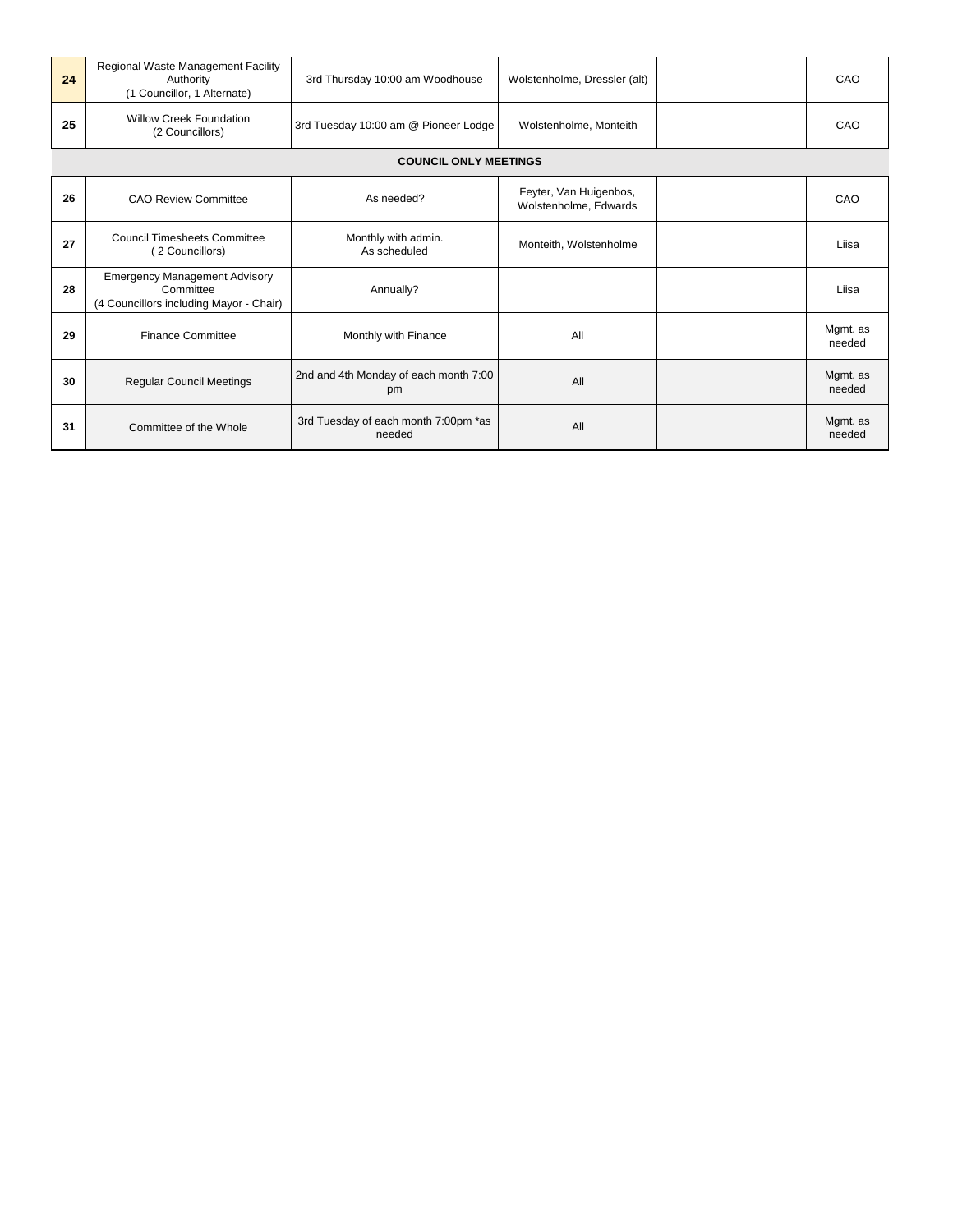

## **ALBERTA POLICE INTERIM ADVISORY BOARD**

Councillor Werner Dressler

| <b>Membership:</b>                      | 11 voting members (1 AAPG, 1 AUMA, 1 RMA, 2 RCMP<br>communities from Western Alberta, 2 from Eastern Alberta, 2 from<br>Central Alberta, 2 from Southern Alberta.)<br>1 Councillor – "Associate Member Advisory Committee" |
|-----------------------------------------|----------------------------------------------------------------------------------------------------------------------------------------------------------------------------------------------------------------------------|
| <b>Mandate:</b>                         | Collaborate with the Government of Alberta, RCMP, "K" Division to<br>provide input, advice, and recommendations on policing in Alberta.                                                                                    |
| <b>Meetings Held:</b>                   | Held: Quarterly at minimum<br>9 meetings in 2021, Monday or Saturdays- Oct 18, Nov 22 remaining<br>for 2021<br>Location: Virtual or In Person Calgary                                                                      |
| <b>Contact:</b>                         | Victoria Chester, Executive Director AAPG<br>587-892-7874<br>admin@aapg.ca                                                                                                                                                 |
| <b>Requirements of</b><br><b>Board:</b> | Attached for all details.                                                                                                                                                                                                  |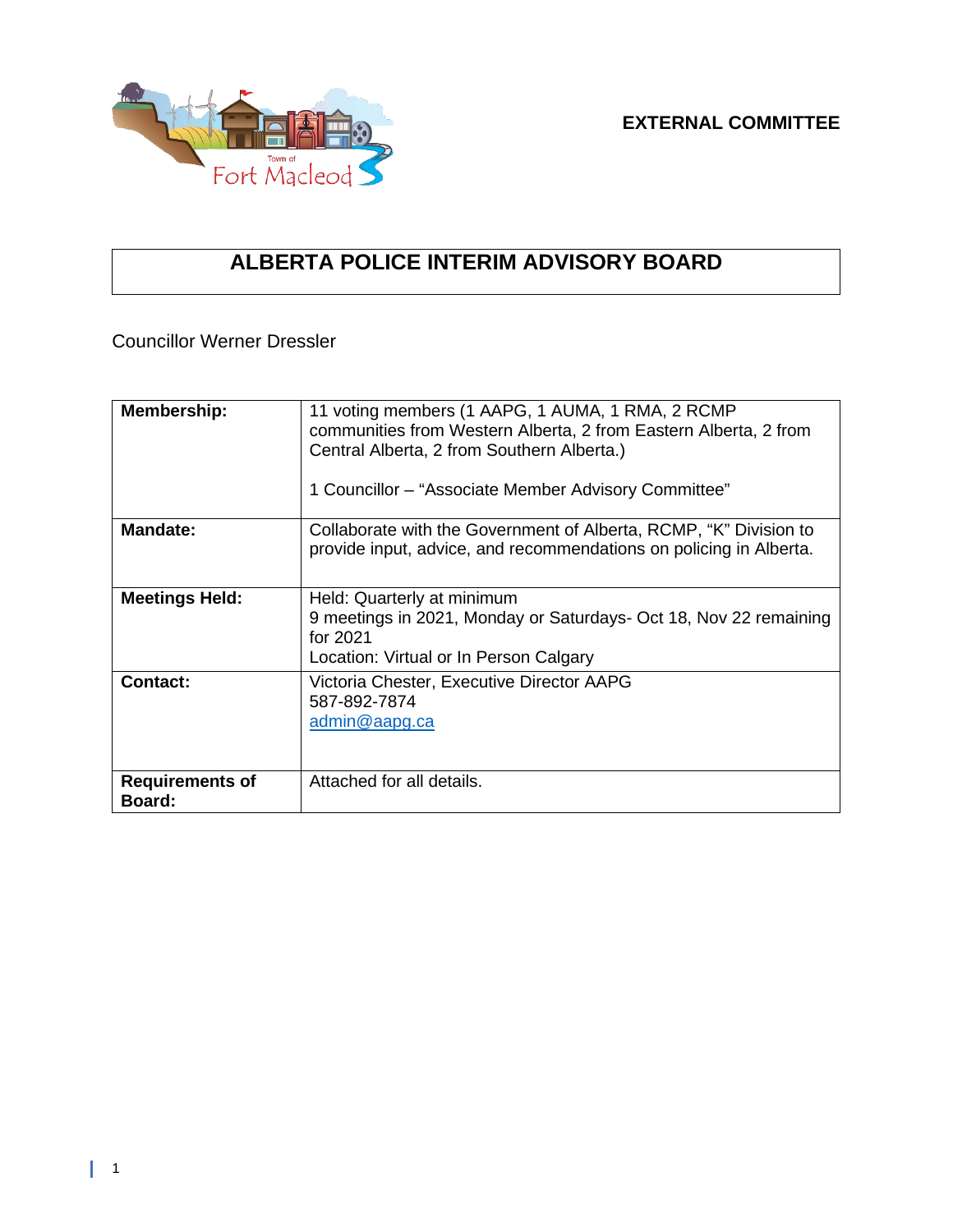



## **FORT MACLEOD & DISTRICT AGRICULTURE SOCIETY**

Councillor Marco Van Huigenbos

| <b>Membership:</b>               | <b>Liaison Role</b>                                                                                          |
|----------------------------------|--------------------------------------------------------------------------------------------------------------|
| <b>Mandate:</b>                  | Emailed for more information - Sept 2021                                                                     |
| <b>Meetings Held:</b>            | Held: Monthly on the 2 <sup>nd</sup> Wednesday<br>Time: 8:00 pm<br>Duration: 1- 2 hours<br>Location: Ag Hall |
| <b>Contact:</b>                  | Donna Friesen, President<br>403-634-8768<br>stockmansgrill@gmail.com                                         |
| <b>Requirements of</b><br>Board: | Unknown                                                                                                      |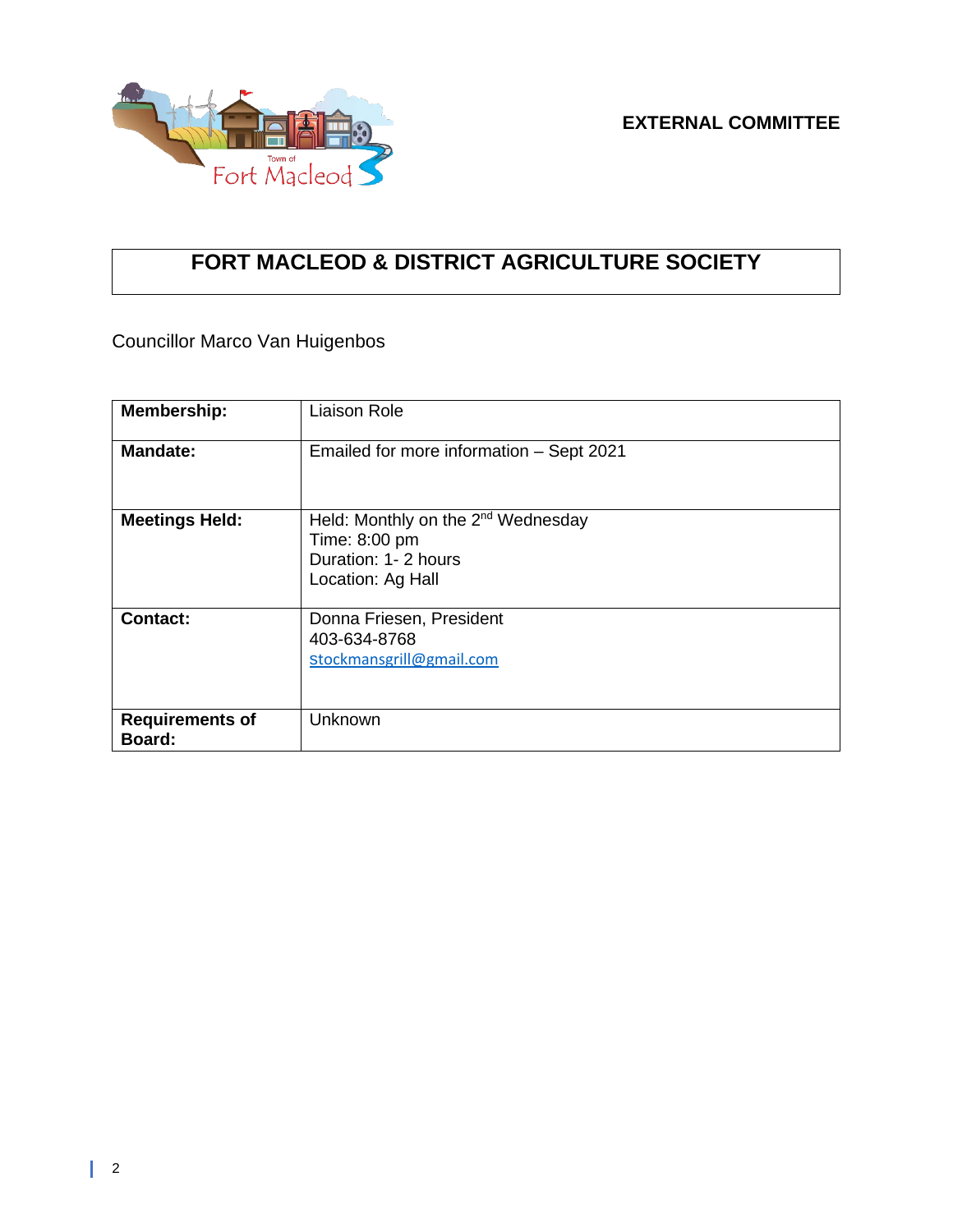

## **ALBERTA SOUTHWEST REGIONAL ALLIANCE LTD.**

Mayor Brent Feyter

Alternate Councillor David Orr

| <b>Membership:</b>               | Board of elected representatives from each member community.                                                                                                                                                                                                                                                                                                                                                                                                                                                                                                                                                                                                                            |
|----------------------------------|-----------------------------------------------------------------------------------------------------------------------------------------------------------------------------------------------------------------------------------------------------------------------------------------------------------------------------------------------------------------------------------------------------------------------------------------------------------------------------------------------------------------------------------------------------------------------------------------------------------------------------------------------------------------------------------------|
| Mandate:                         | Encourage and support economic diversification and value-added<br>sector development. Identify and communicate new investment<br>opportunities. Support the attraction, retention and growth of<br>business enterprises, Enhance Alberta's competitiveness by<br>promoting innovation & productivity. Facilitate regional cooperation<br>and collaboration. Identify opportunities to streamline regulatory<br>processes to enhance regional competitiveness. Support strategic<br>economic development planning. Demonstrate inclusiveness of<br>regional stakeholders in planning processes and establishments of<br>priorities. Engage in exchange of regional economic information. |
| <b>Meetings Held:</b>            | Held: Monthly 1 <sup>st</sup> Wednesday.<br>Time: Evening<br>Duration: 1-2 hours<br>Location: Virtual or Community Hosts                                                                                                                                                                                                                                                                                                                                                                                                                                                                                                                                                                |
| <b>Contact:</b>                  | <b>Bev Thorton</b><br>bey@albertasouthwest.com                                                                                                                                                                                                                                                                                                                                                                                                                                                                                                                                                                                                                                          |
| <b>Requirements of</b><br>Board: | Attached more information.                                                                                                                                                                                                                                                                                                                                                                                                                                                                                                                                                                                                                                                              |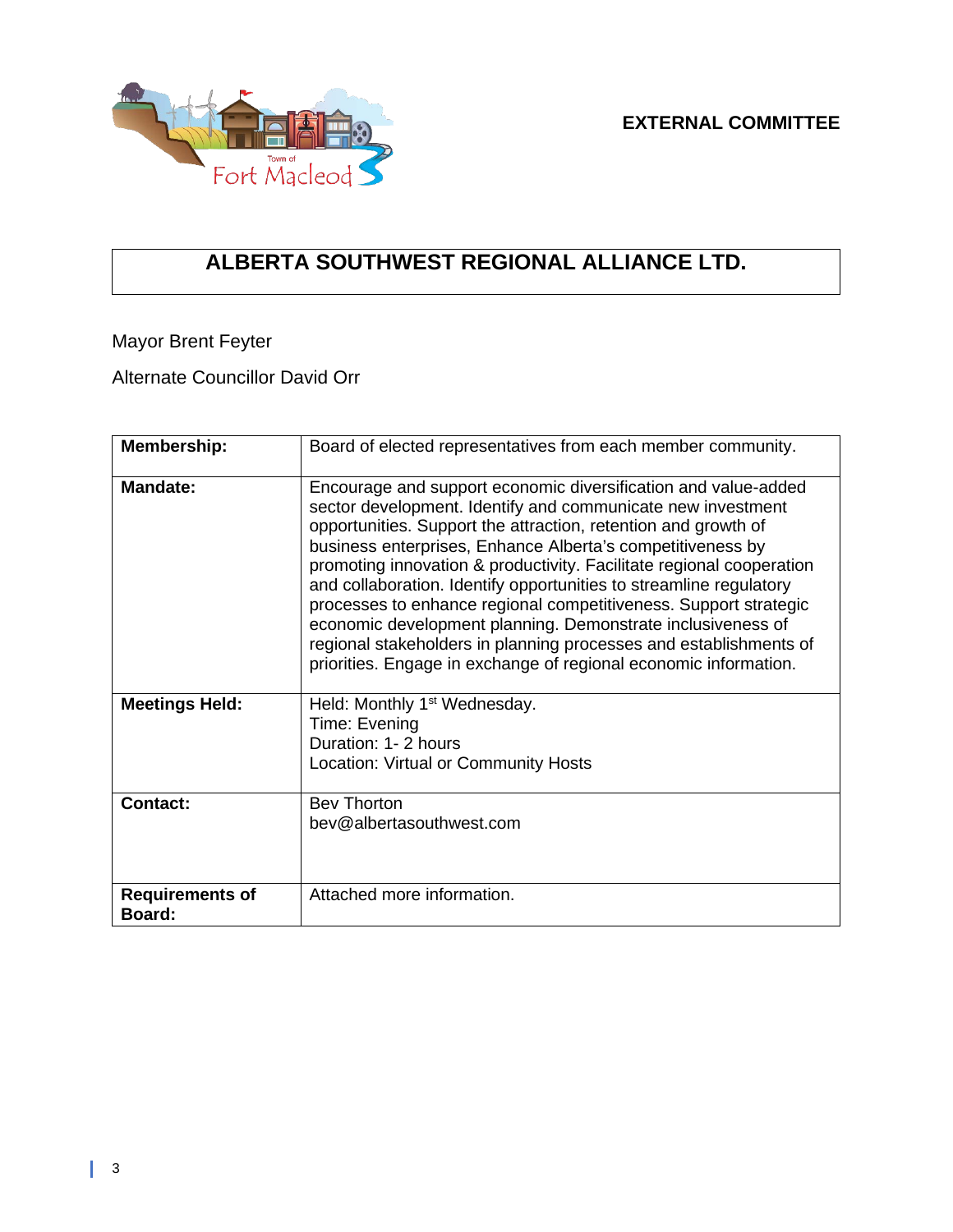



### **BUILT HERTIAGE ADVISORY BOARD (BHAB)**

Councillor David Orr

Councillor Marco Van Huigenbos

Fraser Shaw - Government of Alberta Department of Culture and Tourism Rep May 2021 – May 2021

Jason Sailer - Architect or Designer experienced in heritage conservation October 2021 – October 2022

Donna Bird - Fort Macleod residential Heritage building owner October 2019 – October 2021

Virginia Wishart - Fort Macleod and District Chamber of Commerce Rep January 2021 – January 2023

| Membership:                      | Two Members of Council – Voting, One Government of Alberta<br>Department of Culture and Tourism Rep - Voting, One Fort Macleod<br>and District Chamber of Commerce Rep - Voting, One Fort Macleod<br>residential Heritage building owner - Voting, One Fort Macleod<br>commercial heritage building owner - Voting, One building<br>contractor experienced in heritage buildings - Voting, One Architect<br>or Designer experienced in heritage conservation - Voting, Built<br>Heritage Advisor - Non-Voting |
|----------------------------------|---------------------------------------------------------------------------------------------------------------------------------------------------------------------------------------------------------------------------------------------------------------------------------------------------------------------------------------------------------------------------------------------------------------------------------------------------------------------------------------------------------------|
| <b>Mandate:</b>                  | Advise the Town of Fort Macleod's staff and Council on any matter<br>related to the protection and conservation of built historic resources.<br>This includes the protection and conservation of buildings, structures<br>or landscape features of heritage significance located within Town's<br>limits. Undertake initiatives and activities to raise awareness and<br>promote the built heritage resources within the community.                                                                           |
| <b>Meetings Held:</b>            | Held: Monthly 1 <sup>st</sup> Wednesday.<br>Time: 7:00 pm<br>Duration: 1- 2 hours<br>Location: Virtual or at G.R Davis Administration Building                                                                                                                                                                                                                                                                                                                                                                |
| <b>Contact:</b>                  | Adrian Pedro, Director of Operations - Built Heritage Advisor<br>a.pedro@fortmacleod.com<br>403-553-4425                                                                                                                                                                                                                                                                                                                                                                                                      |
| <b>Requirements of</b><br>Board: | Bylaw 1839 - Attached                                                                                                                                                                                                                                                                                                                                                                                                                                                                                         |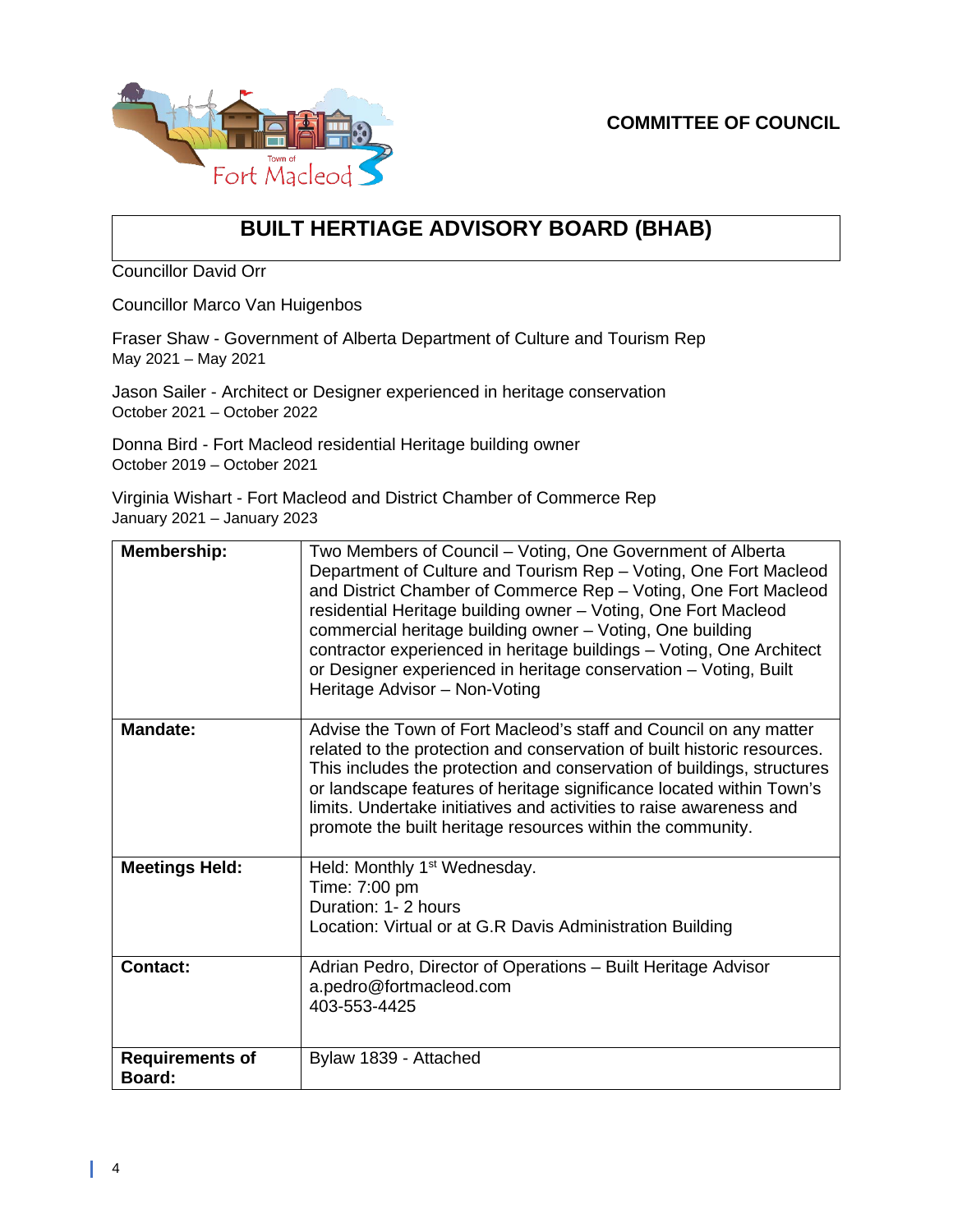### **EXTERNAL COMMITTEE**



### **FORT MACLEOD CHAMBER OF COMMERCE**

### Mayor Brent Feyter

| <b>Membership:</b>               | One Council Liaison & CAO                                                                                                       |
|----------------------------------|---------------------------------------------------------------------------------------------------------------------------------|
| <b>Mandate:</b>                  | Representing and supporting local businesses in Fort Macleod.                                                                   |
| <b>Meetings Held:</b>            | Held: Monthly on 1 <sup>st</sup> Thursday<br>Time: Rotates noon or evening meeting.<br>Duration: 1- 2 hours<br>Location: Varies |
| Contact:                         | Andrew Beusekom, President<br>Or Admin-Sydney Tobler<br>Box 178, Fort Macleod, AB<br>fmchamber1888@gmail.com<br>403-715-2125    |
| <b>Requirements of</b><br>Board: |                                                                                                                                 |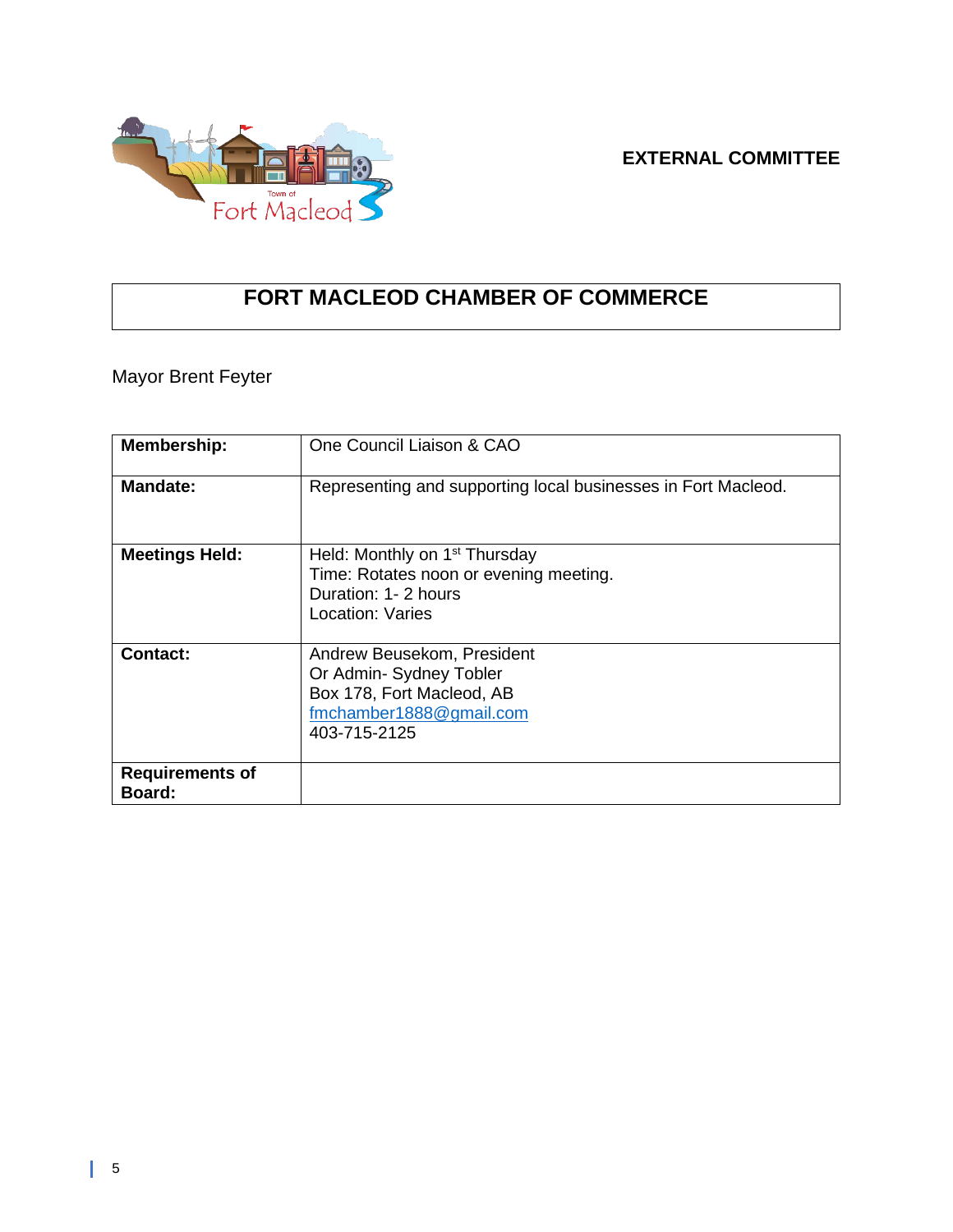

## **CHINOOK ARCH REGIONAL LIBRARY BOARD**

Councillor Jim Monteith

Alternate Councillor Kristi Edwards

| Membership:                      | Elected Official representative from each of the 41 municipalities.<br>Three-year terms of a Six-year maximum.                                                                                                                                                    |
|----------------------------------|-------------------------------------------------------------------------------------------------------------------------------------------------------------------------------------------------------------------------------------------------------------------|
| Mandate:                         | The Chinook Arch Regional Library Board is responsible for the<br>overall governance of the Chinook Arch Regional Library System<br>including the following functions:<br>Governance Policy<br><b>Financial Review</b><br>Planning<br>Marketing<br>Communications |
| <b>Meetings Held:</b>            | Held: 1 <sup>st</sup> Thursday of April, August and December of each year<br>Time: 5:00 pm Dinner, 5:30 pm Meeting starts<br>Duration: 2-3 hours<br>Location: Chinook Arch Regional Library System Office at 2902 - 7<br>Avenue North, Lethbridge Alberta.        |
| <b>Contact:</b>                  | Robin Hephner, CEO<br>403-380-1505<br>rhepher@chinookarch.ca                                                                                                                                                                                                      |
| <b>Requirements of</b><br>Board: | The Chinook Arch Regional Library Board is responsible for<br>governance policy, financial review, planning and marketing. In<br>addition, Board members are invited to serve one of the three<br>standing committees.                                            |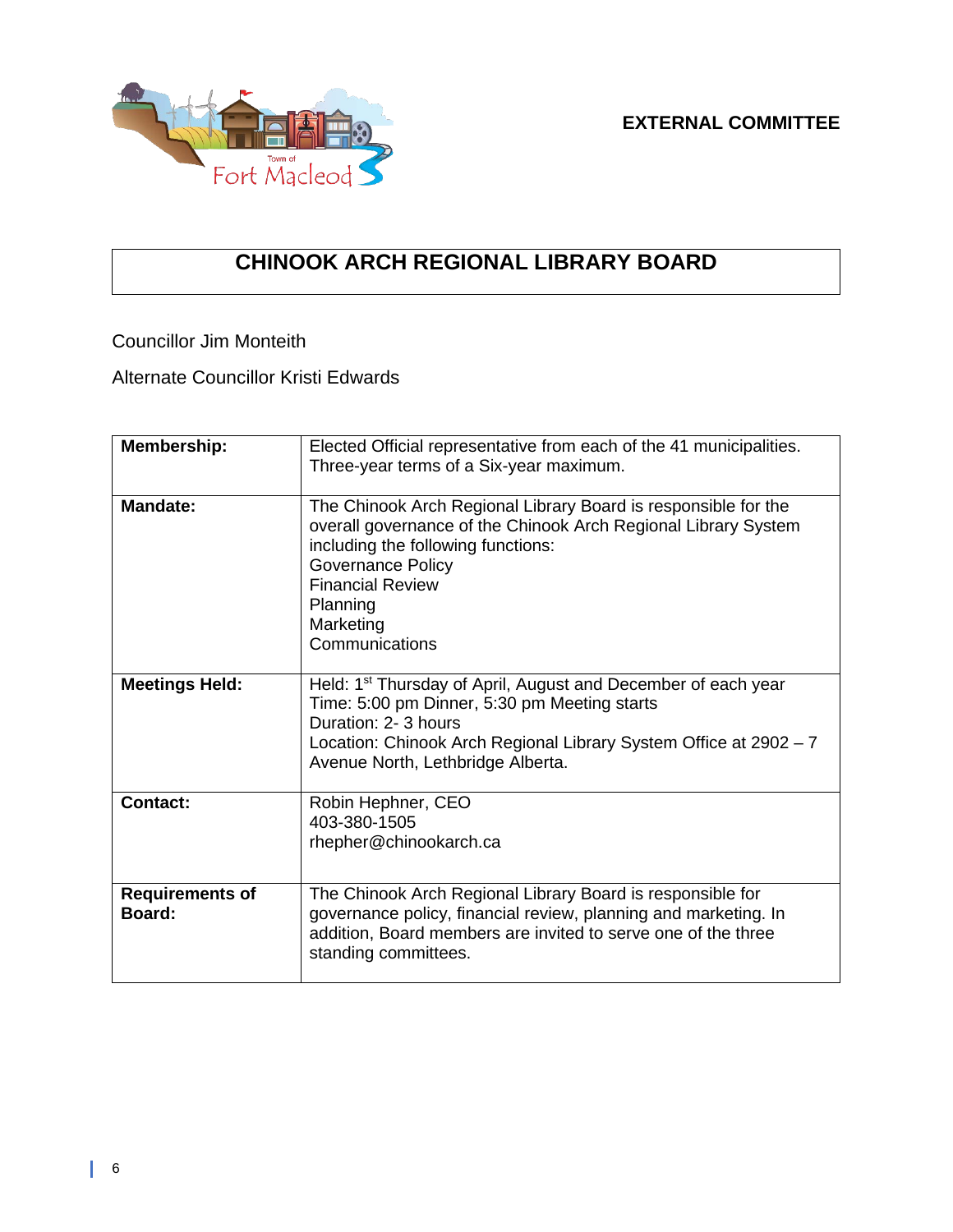

## **CRIME PREVENTION ADVISORY COMMITTEE**

Councillor Werner Dressler

| <b>Membership:</b>               | One Councillor as a Liaison Role                                                                                                                                                                                                                                             |
|----------------------------------|------------------------------------------------------------------------------------------------------------------------------------------------------------------------------------------------------------------------------------------------------------------------------|
| <b>Mandate:</b>                  | Formed in 2005 and incorporated as a Society in 2008. Non-profit<br>group that works in partnership with stakeholders to build the<br>communities capacity to reduce and prevent crime in Fort Macleod &<br>Area through education, asset-building, and information sharing. |
| <b>Meetings Held:</b>            | Held: As needed<br>Time: Noon<br>Duration: 1-2 hours<br>Location: G.R Davis Administration Building, Fort Macleod                                                                                                                                                            |
| Contact:                         | Conrad Van Hierden<br>403-553-2117<br>c.pac@live.com                                                                                                                                                                                                                         |
| <b>Requirements of</b><br>Board: |                                                                                                                                                                                                                                                                              |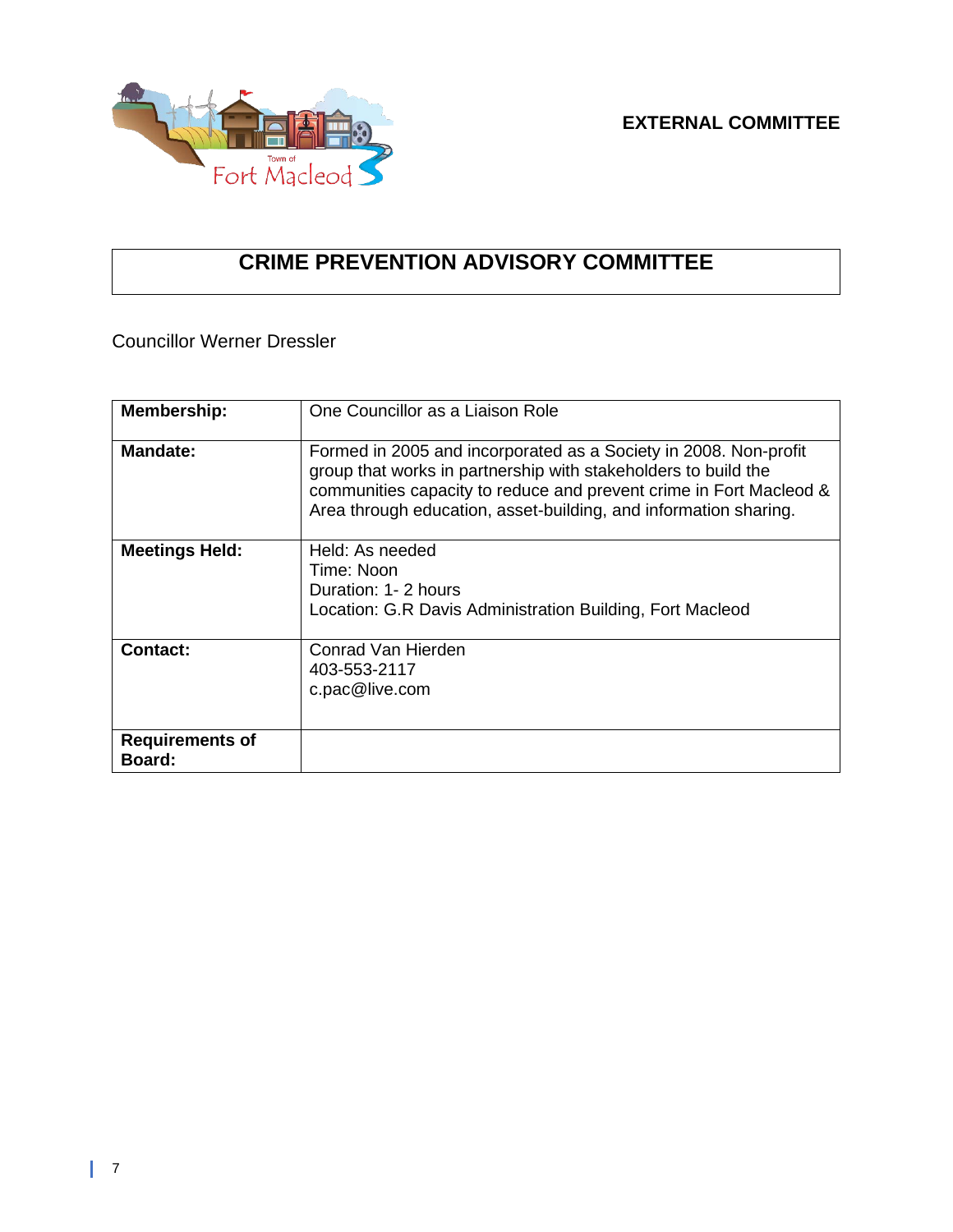

## **CULTURAL HERITAGE TOURISM ALLIANCE SOCIETY**

Councillor David Orr

| <b>Membership:</b>               | 1 Councillor                                                                                                            |
|----------------------------------|-------------------------------------------------------------------------------------------------------------------------|
| <b>Mandate:</b>                  |                                                                                                                         |
| <b>Meetings Held:</b>            | Held: 2 <sup>nd</sup> Tuesday<br>How Often: Monthly<br>Time: 7:00 pm<br>Duration: 2 to 3 hours<br>Location: Fort Museum |
| Contact:                         | Sandy Davis, Executive Director<br>Fort Museum of the NWMP<br>403-553-4703<br>sitemanager@fortmacleod.com               |
| <b>Requirements of</b><br>Board: | Attached, Code of Conduct & Membership                                                                                  |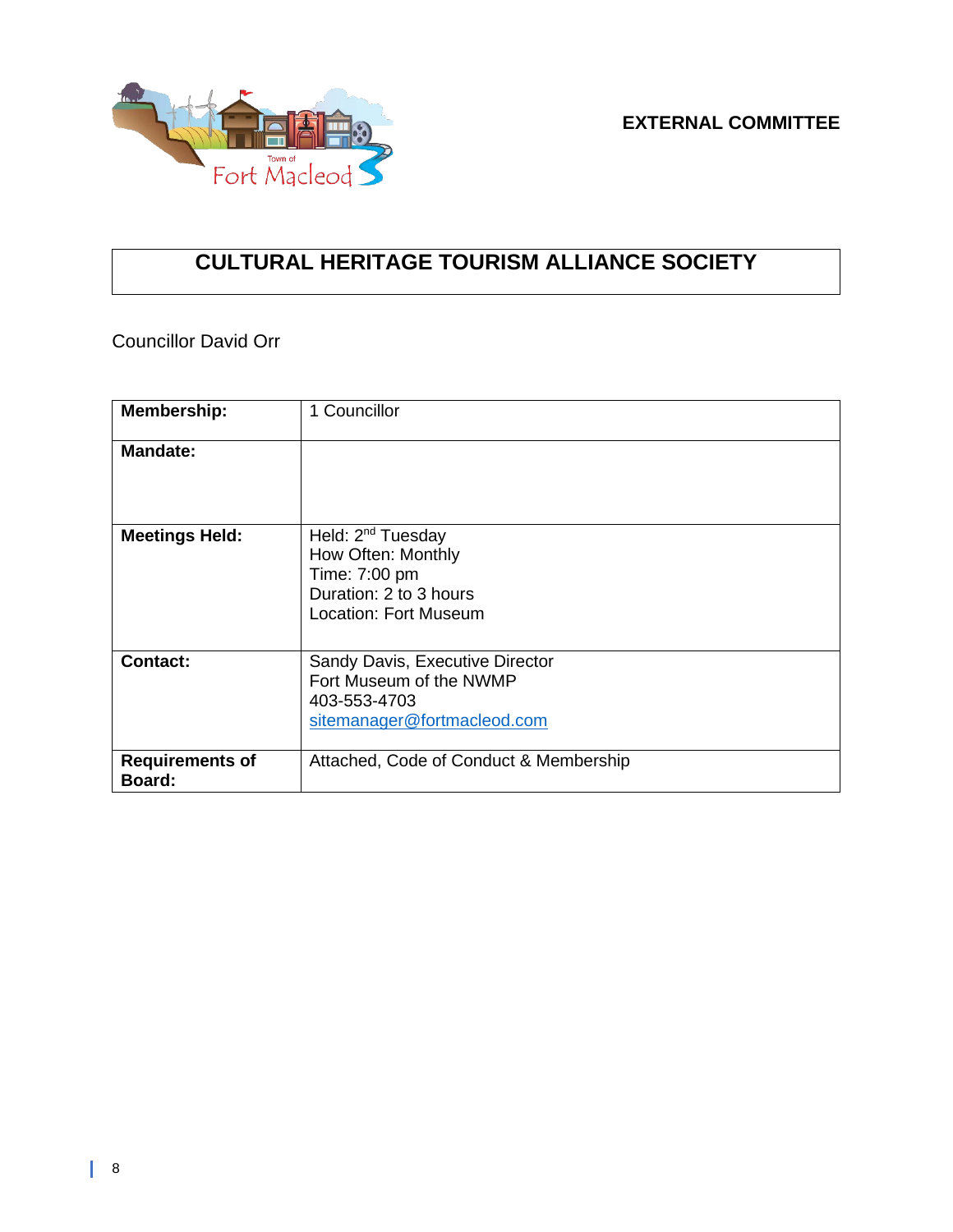

## **DIVERSITY & INCLUSION COMMITTEE**

Councillor Kristi Edwards

| <b>Membership:</b>               | 1 Councillor representative.<br>The committee membership is broad, inclusive, and reflective of the<br>diversity of the community. Members can be organizational<br>representatives or individuals. Members will serve<br>experts/community champions with lived experience from diverse<br>populations, education, and/or work-related expertise in the field of<br>diversity and inclusion. The group will engage in ongoing review of<br>who is missing from the table and work to ensure representation<br>from diverse groups in the community. The term for membership will<br>be ongoing and/or as determined by the group. |
|----------------------------------|------------------------------------------------------------------------------------------------------------------------------------------------------------------------------------------------------------------------------------------------------------------------------------------------------------------------------------------------------------------------------------------------------------------------------------------------------------------------------------------------------------------------------------------------------------------------------------------------------------------------------------|
| <b>Mandate:</b>                  | The Fort Macleod Diversity & Inclusion Committee is a community-<br>based group whose members collaborate to promote belonging and<br>inclusion for everyone in the community.                                                                                                                                                                                                                                                                                                                                                                                                                                                     |
| <b>Meetings Held:</b>            | Held: 2 <sup>nd</sup> Thursday<br>How Often: Monthly<br>Time: $1:00 - 2:00$ pm<br>Duration: $1 - 2$ hours<br>Location: Will rotate                                                                                                                                                                                                                                                                                                                                                                                                                                                                                                 |
| <b>Contact:</b>                  | Angie O'Connor, FCSS Director<br>403-553-4491<br>fcss@fortmacleod.com                                                                                                                                                                                                                                                                                                                                                                                                                                                                                                                                                              |
| <b>Requirements of</b><br>Board: | Terms of Reference attached.                                                                                                                                                                                                                                                                                                                                                                                                                                                                                                                                                                                                       |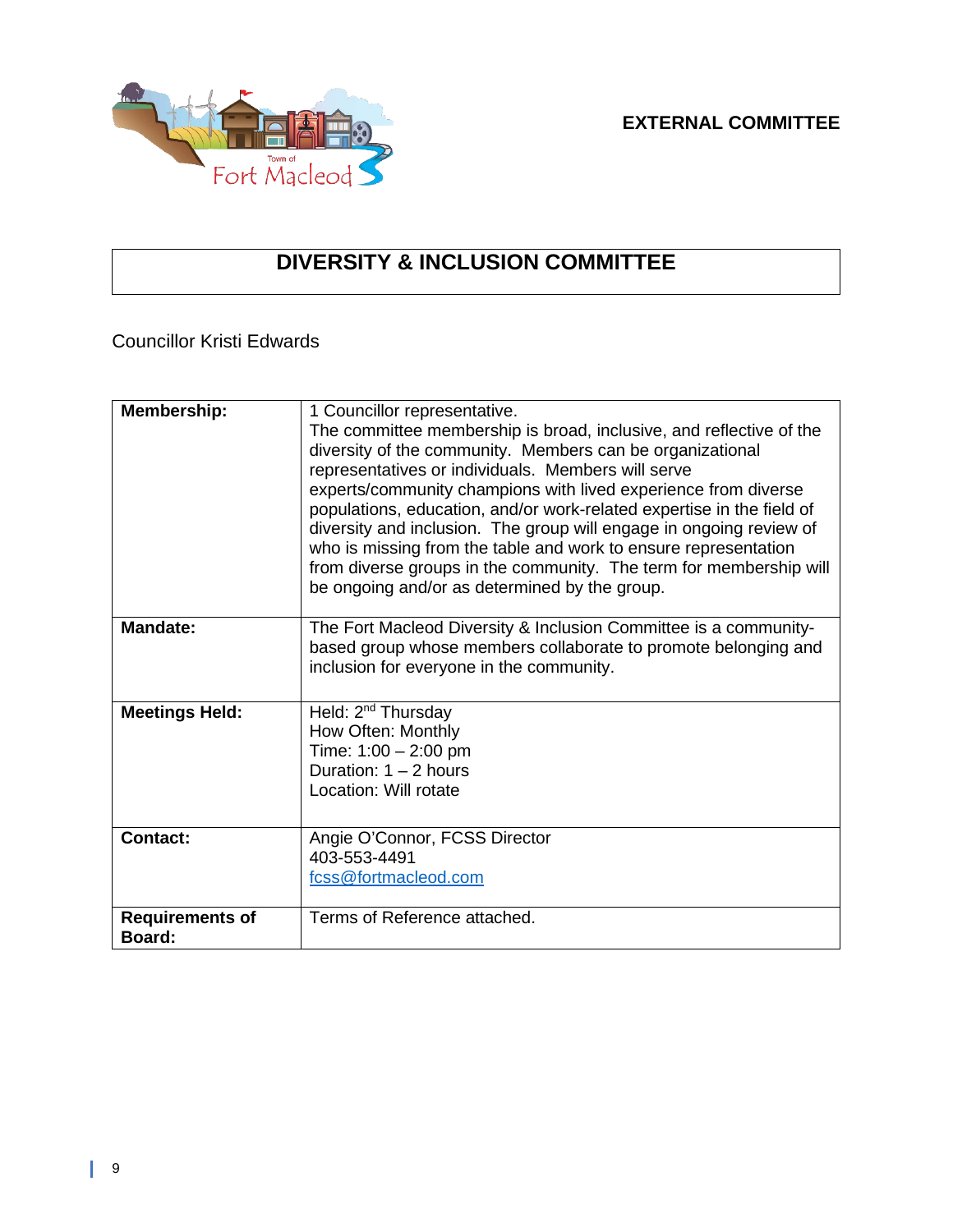

**EXTERNAL COMMITTEE**

## **EMPRESS THEATRE SOCIETY**

Councillor David Orr

| <b>Membership:</b>                      | Members who are in good standing who are present at the AGM<br>shall elect a Board of Directors consisting of President, Vice<br>President, Secretary, and Treasurer, a minimum of 3 to a maximum<br>of 5 additional directors. |
|-----------------------------------------|---------------------------------------------------------------------------------------------------------------------------------------------------------------------------------------------------------------------------------|
| <b>Mandate:</b>                         | The Town of Fort Macleod may appoint a Councillor to attend<br>meetings of the Board in a liaison (non-voting) capacity.                                                                                                        |
| <b>Meetings Held:</b>                   | Held: 4 <sup>th</sup> Tuesday<br>How Often: Monthly<br>Time: 7:30 pm<br>Duration: 2-3 hours<br>Location: Empress Theatre, 235 Main Street Fort Macleod                                                                          |
| <b>Contact:</b>                         | Margret Ann Bianco, Administrator<br>403-553-4404<br>empress@emprestheatre.ab.ca                                                                                                                                                |
| <b>Requirements of</b><br><b>Board:</b> | <b>Empress Theatre Society Bylaws and Terms of References</b><br>attached.                                                                                                                                                      |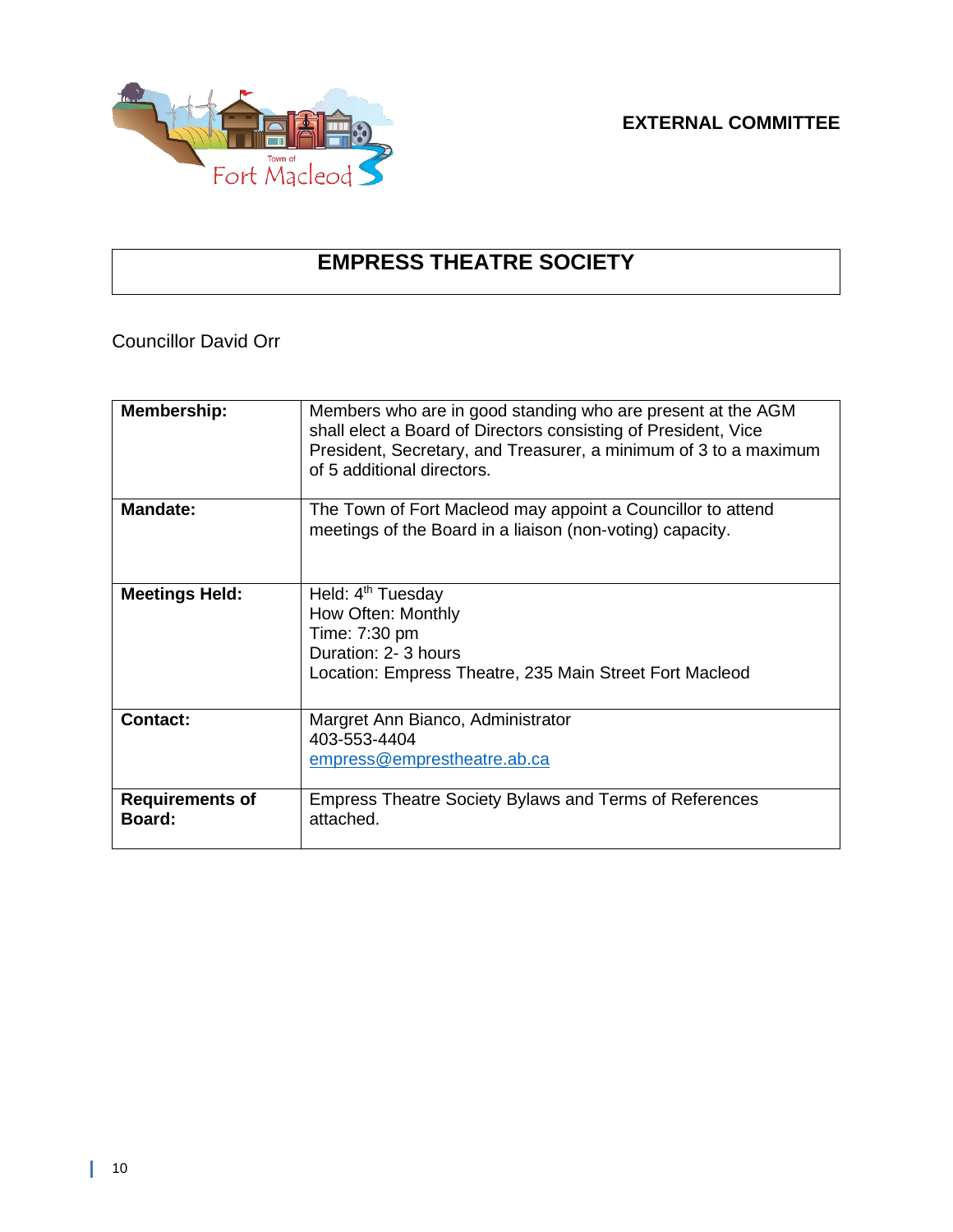

### **ENVIRONMENT COMMITTEE**

Councillor David Orr

| <b>Alternate Councillor Werner Dressler</b> |                                                                                                                                                                                                                                                                                                                                                                                                                                                                                                                                                                                                 |
|---------------------------------------------|-------------------------------------------------------------------------------------------------------------------------------------------------------------------------------------------------------------------------------------------------------------------------------------------------------------------------------------------------------------------------------------------------------------------------------------------------------------------------------------------------------------------------------------------------------------------------------------------------|
| <b>Susan Glover</b>                         | Oct 2019 – Oct 2021                                                                                                                                                                                                                                                                                                                                                                                                                                                                                                                                                                             |
| Ronda Reach                                 | Oct 2019 – Oct 2021                                                                                                                                                                                                                                                                                                                                                                                                                                                                                                                                                                             |
| <b>Curtis Jestin</b>                        | Oct 2019 – Oct 2021                                                                                                                                                                                                                                                                                                                                                                                                                                                                                                                                                                             |
| Deven Koshney                               | Oct 2020 – Oct 2022                                                                                                                                                                                                                                                                                                                                                                                                                                                                                                                                                                             |
| Donna Bird                                  | Oct 2020 - Oct 2022                                                                                                                                                                                                                                                                                                                                                                                                                                                                                                                                                                             |
| Gerri-Jo Atwood                             | Oct 2020 - Oct 2022                                                                                                                                                                                                                                                                                                                                                                                                                                                                                                                                                                             |
| Virginia Wishart                            | Oct 2020 – Oct 2022                                                                                                                                                                                                                                                                                                                                                                                                                                                                                                                                                                             |
| <b>Jon Austin</b>                           | Nov 2020 - Nov 2022                                                                                                                                                                                                                                                                                                                                                                                                                                                                                                                                                                             |
| <b>Membership:</b><br><b>Mandate:</b>       | 1 Councillor representative<br>Any number of public at large members (minimum of 4). All<br>appointed by Council at the Organizational meeting for a 2-year<br>term. Terms to be staggered to provide overlapping membership.<br>Promote environmental awareness including our visual environment,<br>to act as a liaison for people with environmental concerns, to assist<br>Council with environmental solutions, to assist Council in accessing<br>funding sources for environmentally friendly activities and projects,<br>to promote the concepts of reducing, reusing and recycling, and |
|                                             | recovery on a local level, and to organize and promote beautification<br>projects with the consent of Council.                                                                                                                                                                                                                                                                                                                                                                                                                                                                                  |
| <b>Meetings Held:</b>                       | Held: 4 <sup>th</sup> Wednesday<br>How Often: Quarterly -Jan, Mar, May, Sept<br>Time: 5:00 pm<br>Duration: 2-3 hours<br>Location: Virtually (previously Fort Macleod Hospital)                                                                                                                                                                                                                                                                                                                                                                                                                  |
| <b>Contact:</b>                             | Ronda Reach<br>Ronda.reach@albertahealthservices.ca                                                                                                                                                                                                                                                                                                                                                                                                                                                                                                                                             |
| <b>Requirements of</b><br>Board:            | Terms of Reference attached.                                                                                                                                                                                                                                                                                                                                                                                                                                                                                                                                                                    |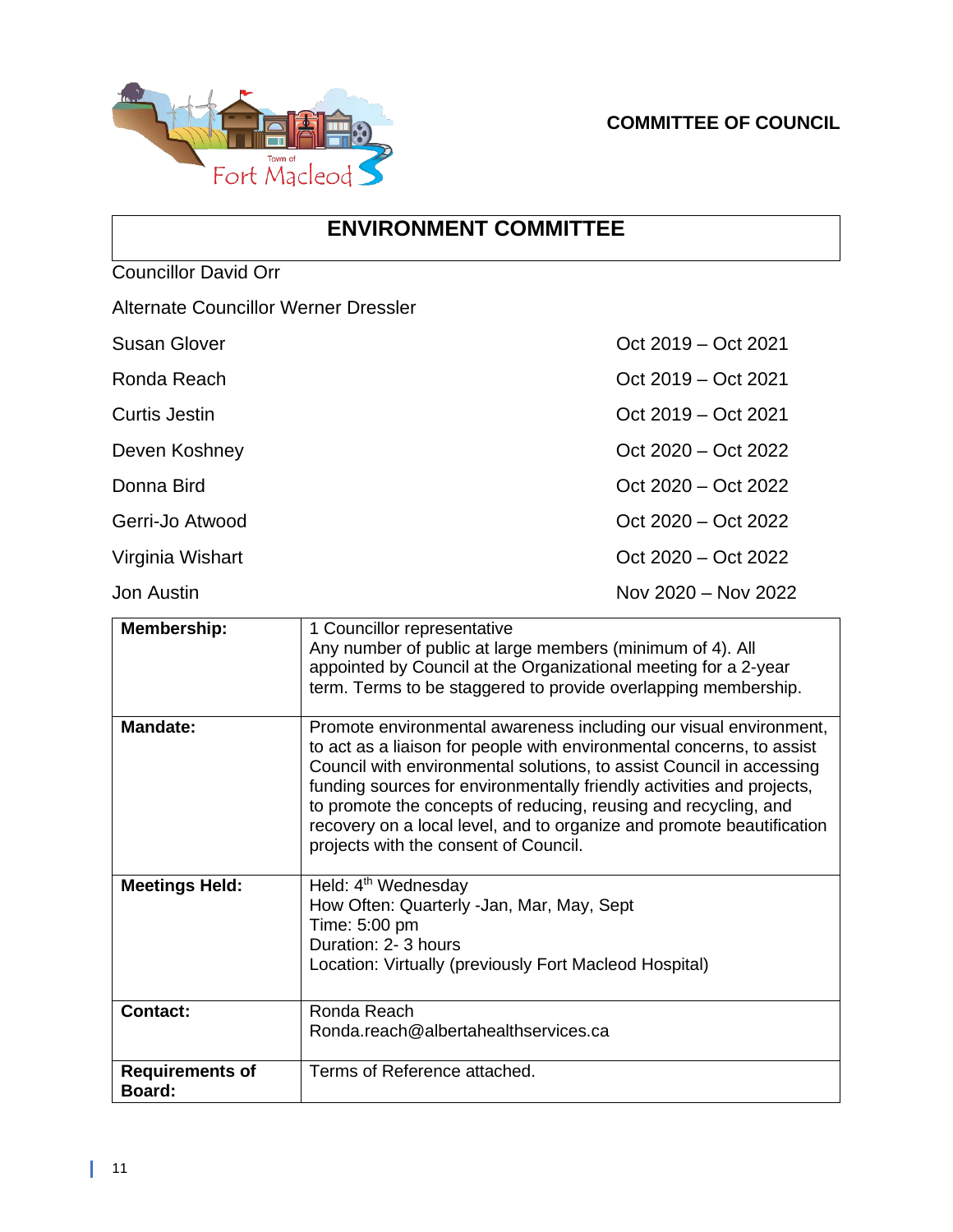#### **COMMITTEE OF COUNCIL**



# **FAMILY AND COMMUNITY SUPPORT SERVICES BOARD (FCSS)**

Councillor Kristi Edwards

| MD Willow Creek No. 26 Representive Dona Guyette | Unknown             |
|--------------------------------------------------|---------------------|
| Mackenzie Hengerer                               | Oct 2019 – Oct 2021 |
| Elizabeth Van Huigenbos                          | Oct 2019 – Oct 2021 |
| <b>Barent Goodrich</b>                           | Oct 2020 – Oct 2022 |
| Alex Russell - Youth Appointee                   | Oct 2020 – Oct 2021 |

| Membership:                      | 1 Town of Fort Macleod Councillor representative<br>1 MD of Willow Creek No.26 Councillor representative<br>3 members to be electors from the Town<br>1 member to be an elector from the included portion of the MD<br>Each for a two-year term.<br>& 1 member to be a youth representative from either jurisdiction, for<br>a one-year term.                                                                                                                                                                                                                                                                                                 |
|----------------------------------|-----------------------------------------------------------------------------------------------------------------------------------------------------------------------------------------------------------------------------------------------------------------------------------------------------------------------------------------------------------------------------------------------------------------------------------------------------------------------------------------------------------------------------------------------------------------------------------------------------------------------------------------------|
| <b>Mandate:</b>                  | Operate all FCSS programs for the Town and included portion of the<br>MD, including develop and monitor programs as required by the<br>communities within the FCSS mandate, direct FCSS finances within<br>budgetary limits set by Council, establish user fees for programs<br>under this mandate, negotiate and recommend to Council contracts<br>and agreements as required, formulate policies for programs as<br>required, file a written annual report with the Councils on Operations,<br>establish sub committees as required for areas of specific interest,<br>work with local service groups to coordinate services and activities |
| <b>Meetings Held:</b>            | Held: Varies<br>How Often: Monthly except July & August<br>Time: 7:00 pm<br>Duration: 2-3 hours<br>Location: Virtually or G.R Davis Administration Building                                                                                                                                                                                                                                                                                                                                                                                                                                                                                   |
| <b>Contact:</b>                  | Angie O'Connor, FCSS Director<br>403-553-4491<br>fcss@fortmacleod.com                                                                                                                                                                                                                                                                                                                                                                                                                                                                                                                                                                         |
| <b>Requirements of</b><br>Board: | FCSS MOU for Bylaw 1628, and Policy Manual attached.                                                                                                                                                                                                                                                                                                                                                                                                                                                                                                                                                                                          |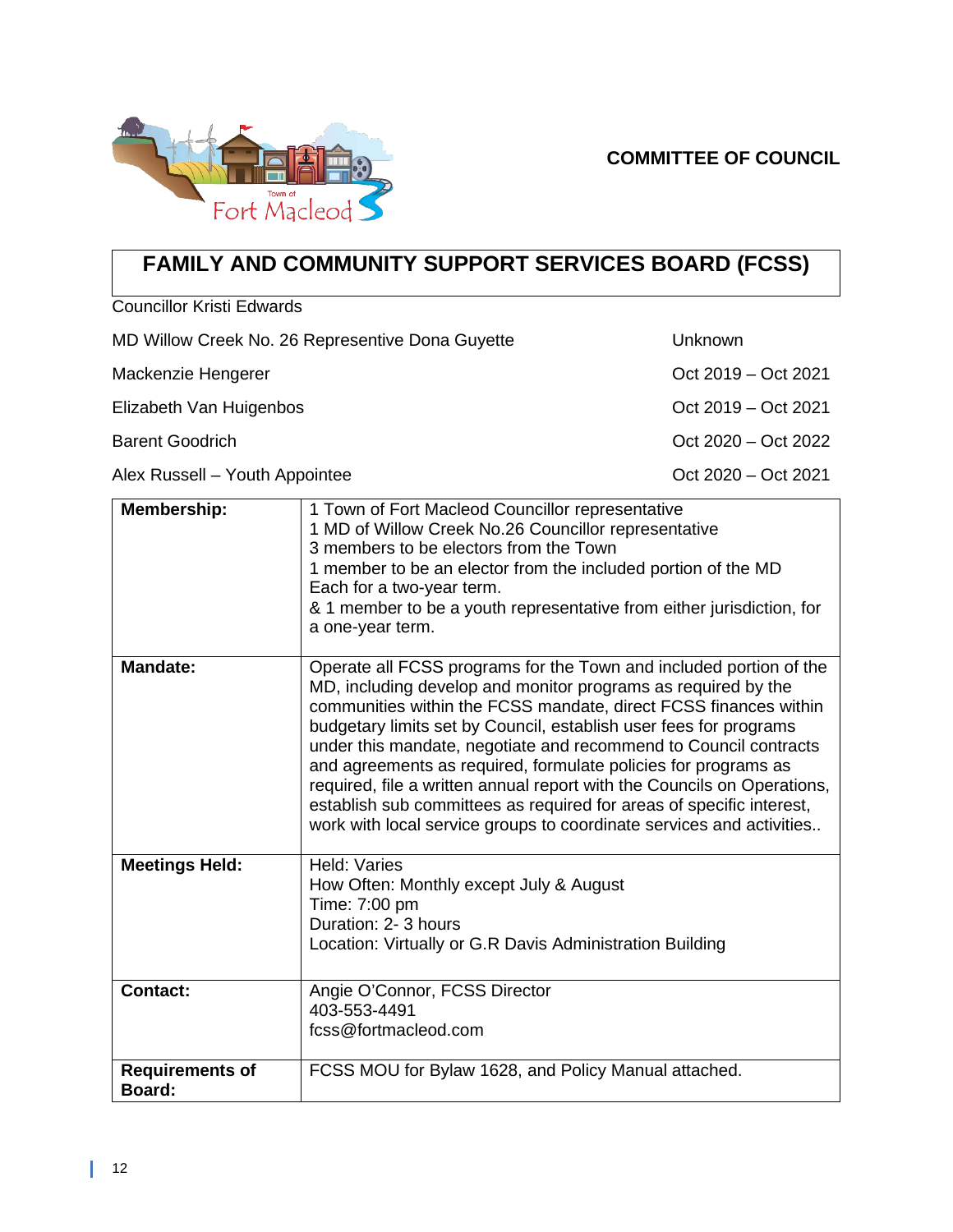

## **FORT MACLEOD AND DISTRICT LIBRARY BOARD**

| <b>Councillor Kristi Edwards</b>           |                                                                                                                                                                                                                                                                                                                                                                                                                                |                     |
|--------------------------------------------|--------------------------------------------------------------------------------------------------------------------------------------------------------------------------------------------------------------------------------------------------------------------------------------------------------------------------------------------------------------------------------------------------------------------------------|---------------------|
| MD of Willow Creek Reeve Maryanne Sandberg |                                                                                                                                                                                                                                                                                                                                                                                                                                | Aug 2021            |
| <b>MD of Willow Creek Edith Evans</b>      |                                                                                                                                                                                                                                                                                                                                                                                                                                | Jan 2021 - Jan 2024 |
| <b>MD of Willow Creek Anthony Burdett</b>  |                                                                                                                                                                                                                                                                                                                                                                                                                                | May 2021 - May 2024 |
| <b>Wendy Aikins</b>                        |                                                                                                                                                                                                                                                                                                                                                                                                                                | Nov 2019 - Nov 2022 |
| Tami Nickerson                             |                                                                                                                                                                                                                                                                                                                                                                                                                                | Feb 2020 - Feb 2023 |
| Kaitlyn Corbin                             |                                                                                                                                                                                                                                                                                                                                                                                                                                | Oct 2020 – Oct 2023 |
| Jocelyn Bieniewski                         |                                                                                                                                                                                                                                                                                                                                                                                                                                | Feb 2021 - Feb 2024 |
| <b>Sydney Tobler</b>                       |                                                                                                                                                                                                                                                                                                                                                                                                                                | Feb 2021 - Feb 2024 |
| <b>Membership:</b>                         | Appointed by the Town of Fort Macleod Council. Consists of no<br>fewer than five, and no more than ten members with these being<br>required. Not more than two members of Fort Macleod Council,<br>1 Councillor from the M.D. of Willow Creek No. 26, Three members-<br>at-large from the MD of Willow Creek No. 26. Each for a three-year<br>term.                                                                            |                     |
| <b>Mandate:</b>                            | Operating under the Alberta Libraries Act, subject to any enactment<br>that limits its authority, has full management and control of the Town<br>of Fort Macleod Library and shall in accordance with the regulations,<br>organize, promote, and maintain comprehensive and efficient library<br>services in the Town of Fort Macleod and may cooperate with other<br>boards and libraries in the provision of these services. |                     |
| <b>Meetings Held:</b>                      | Held: 1 <sup>st</sup> Tuesday<br>How Often: Monthly<br>Time: 7:00 pm<br>Duration: 2-3 hours<br>Location: Virtually or G.R Davis Administration Building                                                                                                                                                                                                                                                                        |                     |
| <b>Contact:</b>                            | Kristi Edwards, President<br>k.edwards@fortmacleod.com<br>Darlene Hofer, Librarian<br>403-553-3880<br>264 24th Street, Fort Macleod<br>dhofer@fortmacleodlibrary.ca                                                                                                                                                                                                                                                            |                     |
| <b>Requirements of</b><br>Board:           | Library Board Governance Bylaw attached.                                                                                                                                                                                                                                                                                                                                                                                       |                     |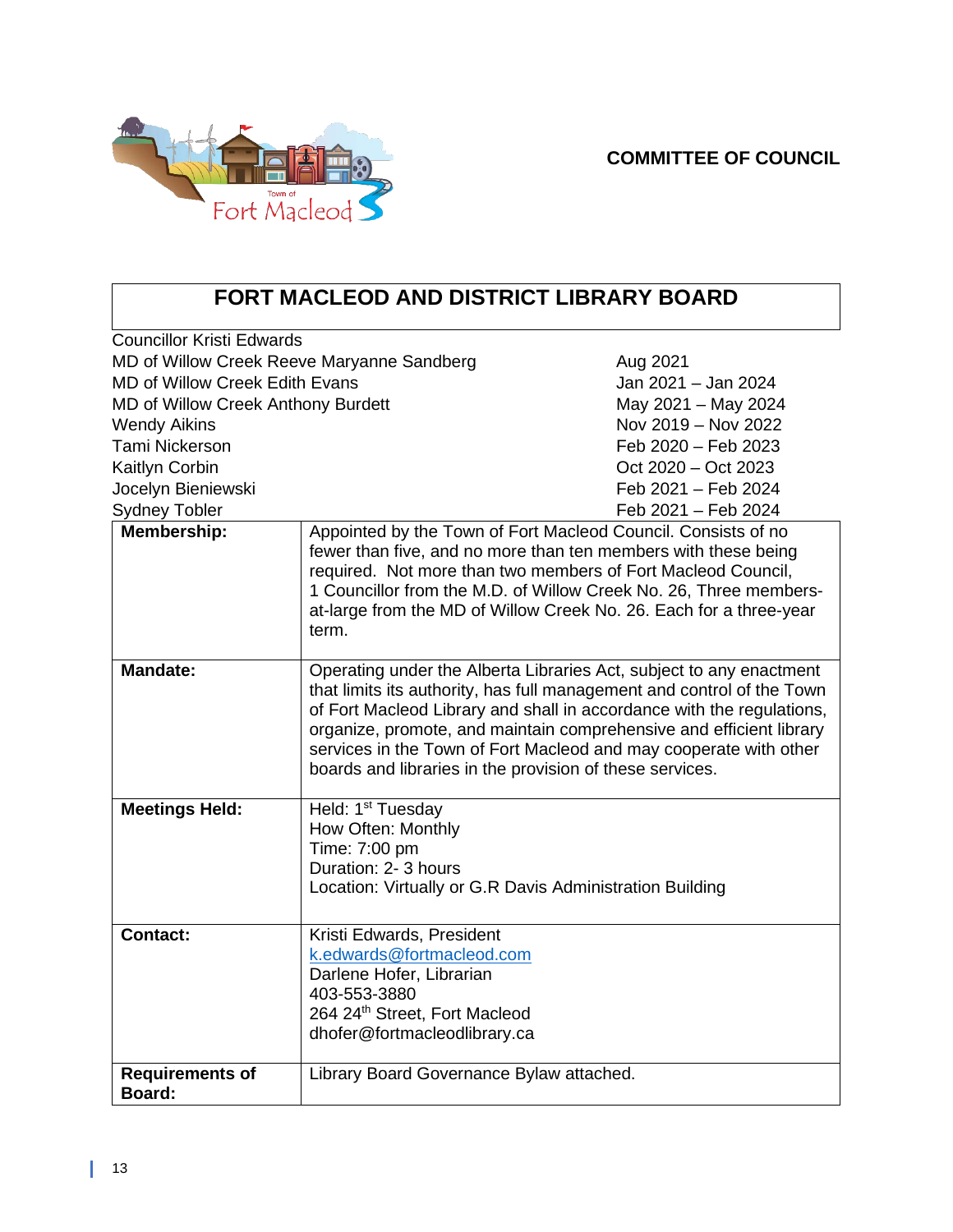

## **FORT MACLEOD HISTORICAL ASSOCIATION**

Mayor Brent Feyter

Alternate Councillor Werner Dressler

| Membership:                      | 1 Town of Fort Macleod Councillor representative                                                                                                                                                                                                                                                                                                                                    |
|----------------------------------|-------------------------------------------------------------------------------------------------------------------------------------------------------------------------------------------------------------------------------------------------------------------------------------------------------------------------------------------------------------------------------------|
| <b>Mandate:</b>                  | <b>Strategic Framework</b>                                                                                                                                                                                                                                                                                                                                                          |
|                                  | <b>Values</b>                                                                                                                                                                                                                                                                                                                                                                       |
|                                  | We are committed to amplifying truth through storytelling.<br>٠                                                                                                                                                                                                                                                                                                                     |
|                                  | Our strength and resilience are based in inclusive relationships.                                                                                                                                                                                                                                                                                                                   |
|                                  | Our adaptability heightens our effectiveness and efficiency when faced with<br>change.                                                                                                                                                                                                                                                                                              |
|                                  | Vision-Making space to meaningfully connect with living history and culture.<br>Mission-The Fort Museum of the NWMP and First Nations Interpretive Centre<br>captivates and inspires its audiences through authentic storytelling, engaging<br>experiences, and dynamic community connections.<br><b>Impact Statements</b>                                                          |
|                                  | Health-The Fort visitors, staff, and volunteers feel safe and at ease.<br>Social-Community involvement in The Fort and by The Fort in the community<br>contributes to mutually beneficial and positive social change.                                                                                                                                                               |
|                                  | Environment- Consistency and well-informed decisions at The Fort result in a<br>positive public perception.<br>Culture- The Fort's relationships, programs and activities contribute to empathy<br>and compassion, eliminating racism and cultural appropriation.<br>Financial- The Fort is a trusted institution directly contributing to the economic<br>health of our community. |
| <b>Meetings Held:</b>            | Held: 2 <sup>nd</sup> Thursday<br>How Often: Monthly<br>Time: 7:00 pm<br>Duration: 2-3 hours                                                                                                                                                                                                                                                                                        |
|                                  | <b>Location: Fort Museum</b>                                                                                                                                                                                                                                                                                                                                                        |
| <b>Contact:</b>                  | Sandi Davis, Fort Museum                                                                                                                                                                                                                                                                                                                                                            |
|                                  | 403-553-4703                                                                                                                                                                                                                                                                                                                                                                        |
|                                  | sitemanager@fortmacleod.com                                                                                                                                                                                                                                                                                                                                                         |
| <b>Requirements of</b><br>Board: | Fort Museum Governance Policy Manual                                                                                                                                                                                                                                                                                                                                                |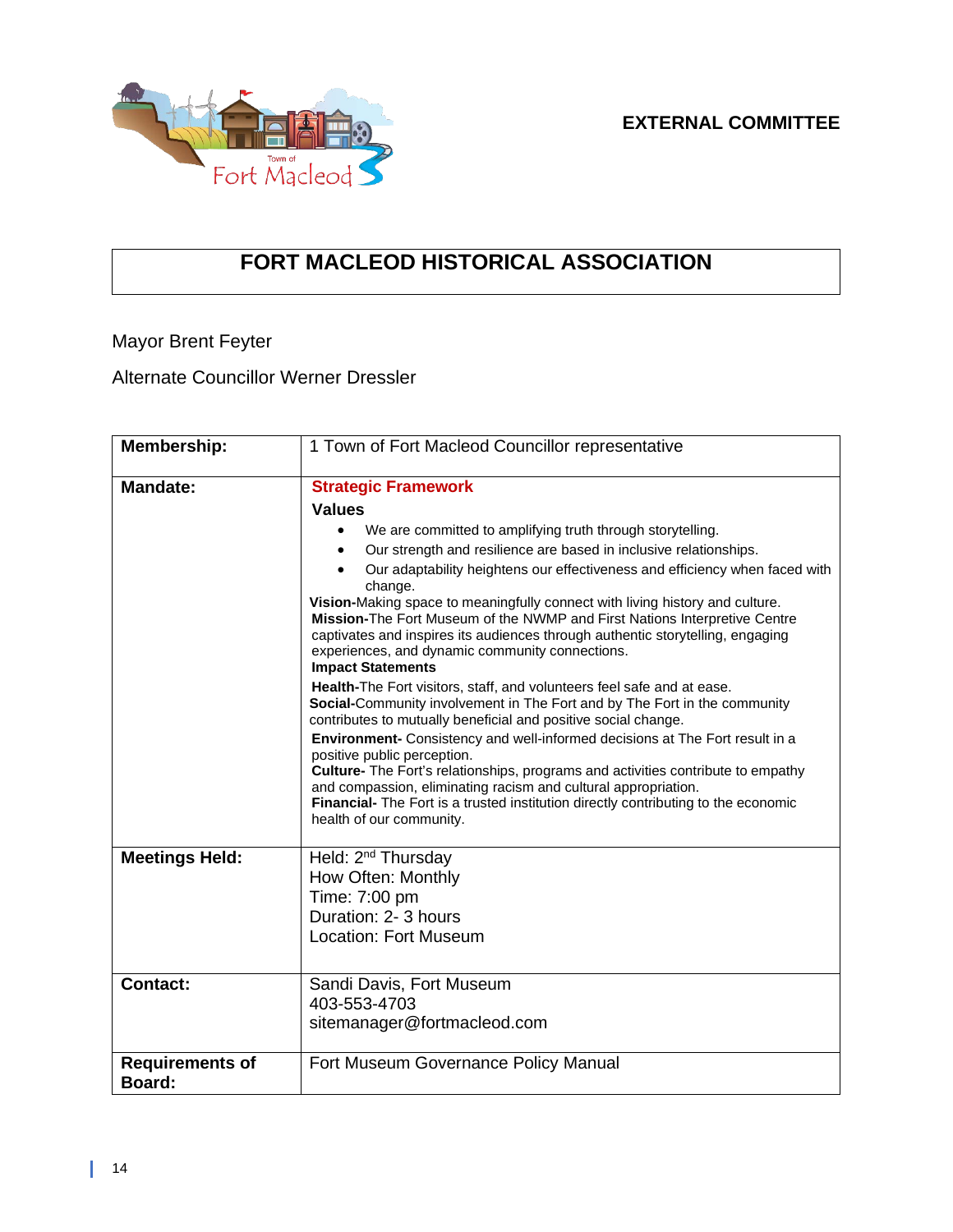

## **FORT MACLEOD INTERAGENCY COMMITTEE**

Councillor Jim Monteith

| <b>Membership:</b>               | 1 Town of Fort Macleod Councillor representative alongside various<br>agencies in Fort Macleod.                                                                                                                             |
|----------------------------------|-----------------------------------------------------------------------------------------------------------------------------------------------------------------------------------------------------------------------------|
| Mandate:                         | The Interagency Committee works to foster cooperation between<br>various agencies so that processes are endangered proactively<br>toward a healthy community for development of all, by sharing<br>information at meetings. |
| <b>Meetings Held:</b>            | Held: Varies<br>How Often: Quarterly<br>Time: 12:00 pm<br>Duration: 1-2 hours<br>Location: Virtually                                                                                                                        |
| <b>Contact:</b>                  | Angie O'Connor, FCSS Director<br>403-553-4491<br>fcss@fortmacleod.com                                                                                                                                                       |
| <b>Requirements of</b><br>Board: | Information sharing, and education. Address common issues,<br>coordinate activities and events, network and update each other on<br>community events.                                                                       |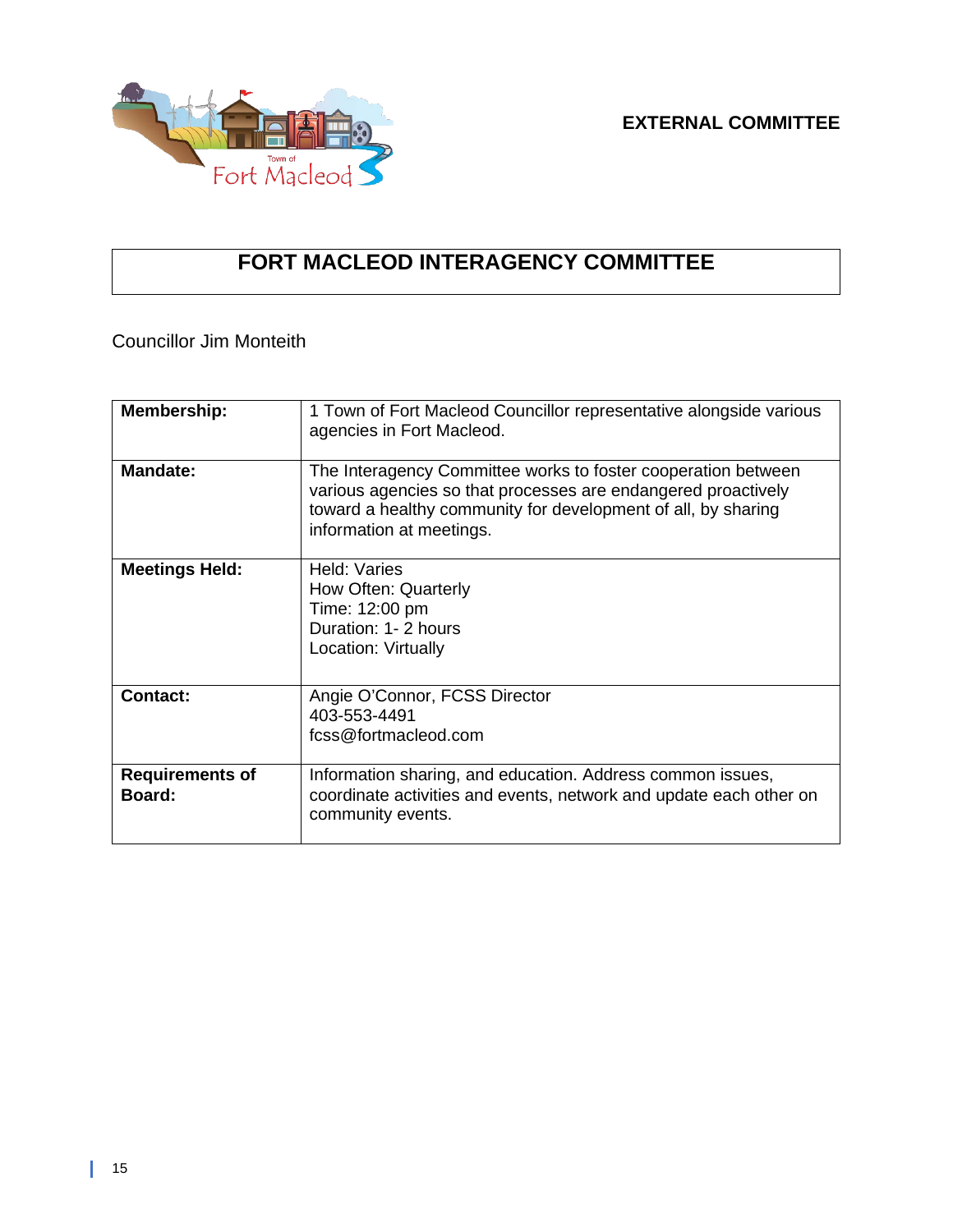

### **CHINOOK INTERMUNICIPAL SUBDIVISION AND DEVELOPMENT APPEAL BOARD**

Councillor Gord Wolstenholme

| Membership:                      | Municipality may select and appoint individual(s) to be a Board<br>member to be available to sit on a panel for the Intermunicipal<br>Subdivision and Development Appeal Board. The appointment shall<br>be made by resolution of Council. Appointed board members from a<br>municipality shall consist of no more than three members, no more<br>than one being an elected official the other two being non-elected<br>officials who are persons at large. Maybe appointed for a two- or<br>three-year term. |
|----------------------------------|---------------------------------------------------------------------------------------------------------------------------------------------------------------------------------------------------------------------------------------------------------------------------------------------------------------------------------------------------------------------------------------------------------------------------------------------------------------------------------------------------------------|
| <b>Mandate:</b>                  | The Board is an independent quasi-judicial tribunal. Within the<br>mandate of the Municipal Government Act, RSA, c M-26, as<br>amended and the Intermunicipal Subdivision and Development<br>Appeal Board (SDAB) Bylaw to hear decisions of the Development<br>or Subdivision authority in relation to a development permit or<br>subdivision application.                                                                                                                                                    |
| <b>Meetings Held:</b>            | Held: As requires<br>How Often: Unknown<br>Time: Unknown<br>Duration: Unknown<br>Location: Unknown                                                                                                                                                                                                                                                                                                                                                                                                            |
| <b>Contact:</b>                  | <b>Oldman River Regional Services Commission</b>                                                                                                                                                                                                                                                                                                                                                                                                                                                              |
| <b>Requirements of</b><br>Board: | Attached Bylaw 1892, Agreement for Chinook Intermunicipal<br>Subdivision and Appeal Board and Procedural Guidelines.                                                                                                                                                                                                                                                                                                                                                                                          |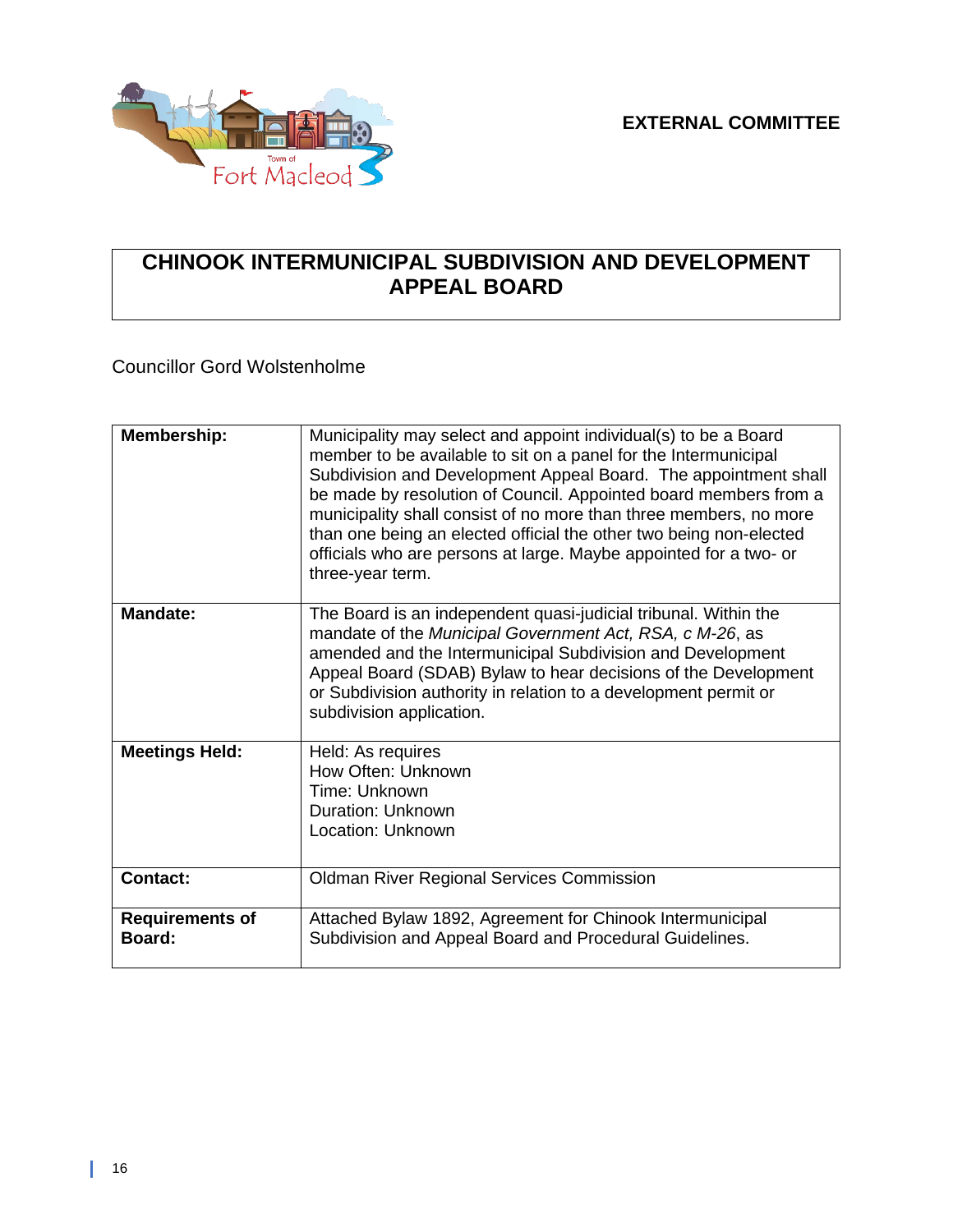

## **HIGHWAY 3 TWINNING DEVELOPMENT ASSOCIATION**

Mayor Brent Feyter

| <b>Membership:</b>               | One member of Council.                                                                                                                                                                                                                        |
|----------------------------------|-----------------------------------------------------------------------------------------------------------------------------------------------------------------------------------------------------------------------------------------------|
| <b>Mandate:</b>                  | The Highway 3 Twinning and Development Association promotes<br>and works proactively and constructively with Provincial and Federal<br>governments for the purpose of twinning Highway 3 from the British<br>Columbia border to Medicine Hat. |
| <b>Meetings Held:</b>            | Held: 1 <sup>st</sup> Friday<br>How Often: Monthly<br>Time: 10:00 am<br>Duration: 1-2 Hours<br>Location: Lethbridge City Hall, Culver City Room                                                                                               |
| <b>Contact:</b>                  | admin@twin3.ca                                                                                                                                                                                                                                |
| <b>Requirements of</b><br>Board: | Membership to association.                                                                                                                                                                                                                    |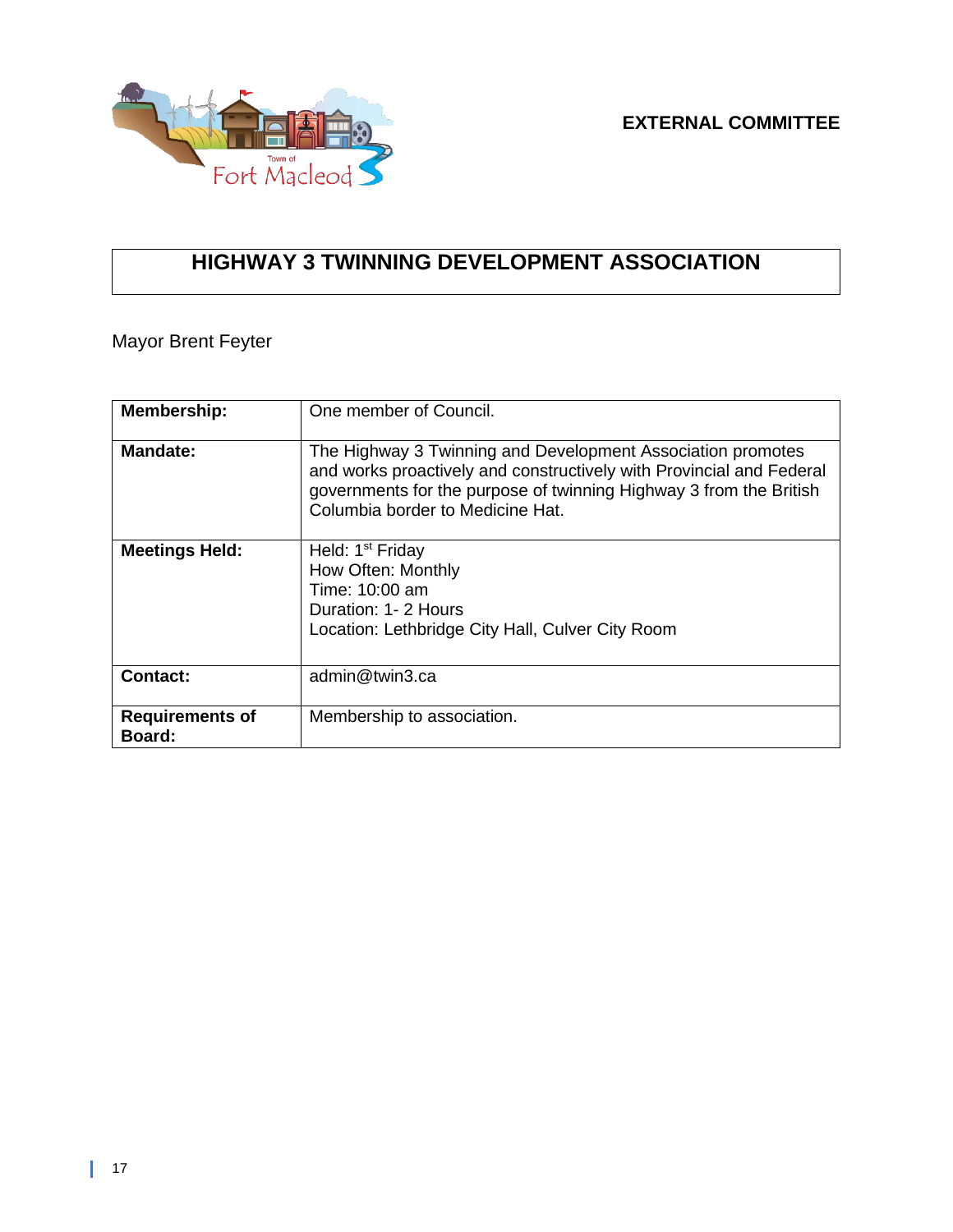

### **FORT MACLEOD HOUSING COMMITTEE**

Councillor Jim Monteith

Councillor Marco Van Huigenbos

Willow Creke Foundation – Jackie Vanee- Palmer

Foothills Center – Val Campbell

FCSS – Angie O'Connor

FCSS Housing Support Worker – Beth Jones

AHS – Ronda Reach

Kids First Family Center – Cynthia Chisolm

Chamber of Commerce - Brent Feyter

Real Estate Community – Anne Barnes 2019 – Oct 2021

| Membership:                             | Two Town of Fort Macleod Council members, and a representative<br>from the Willow Creek Foundation, Foothills Centre, F.C.S.S and<br>Housing Liaison Worker, Alberta Health Services, Kids First Family<br>Centre, the Real Estate Community, Chamber of Commerce, and<br>two community members at large.                     |
|-----------------------------------------|-------------------------------------------------------------------------------------------------------------------------------------------------------------------------------------------------------------------------------------------------------------------------------------------------------------------------------|
| <b>Mandate:</b>                         | Increase capacity for action on the continuum housing in Fort<br>Macleod. To facilitate partnerships and collaborative planning toward<br>the effective development of housing strategies in Fort Macleod<br>through working sub-committees. To assist Town Council in the<br>development of a Community Housing Action Plan. |
| <b>Meetings Held:</b>                   | Held: 3 <sup>rd</sup> Tuesday<br>How Often: Monthly<br>Time: 12:00 pm<br>Duration: 1-2 Hours<br>Location: Virtually or at the G.R Davis Administration Building, Fort<br>Macleod                                                                                                                                              |
| <b>Contact:</b>                         | Angie O'Connor, FCSS Director<br>403-553-4491 or fcss@fortmacleod.com                                                                                                                                                                                                                                                         |
| <b>Requirements of</b><br><b>Board:</b> | Terms of Reference Attached                                                                                                                                                                                                                                                                                                   |

L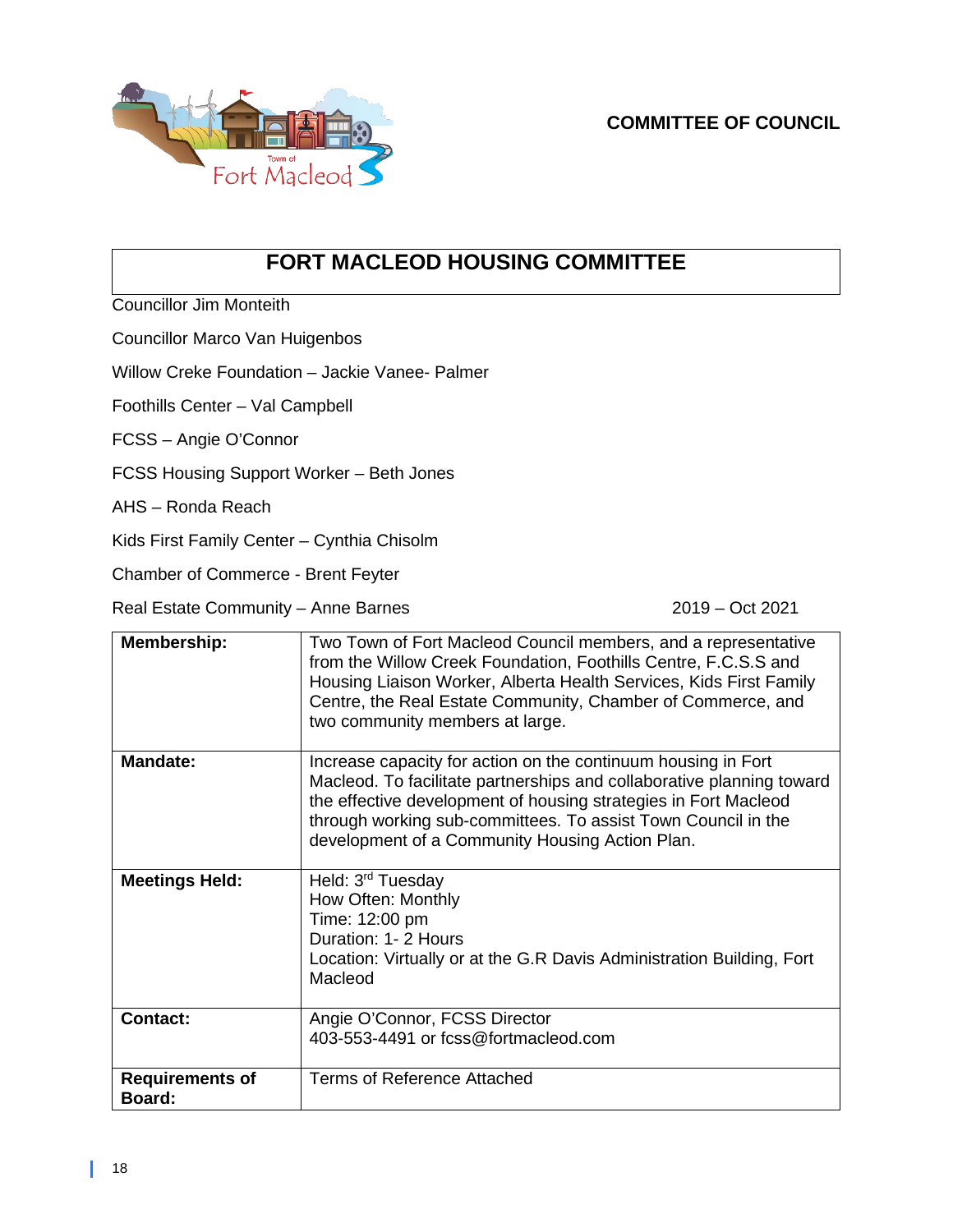

## **MAYORS & REEVES OF SOUTHERN ALBERTA**

Mayor Brent Feyter

| <b>Membership:</b>               | Mayor                                                                                                                                                                  |
|----------------------------------|------------------------------------------------------------------------------------------------------------------------------------------------------------------------|
| <b>Mandate:</b>                  | Mayors and Reeves from across southern Alberta meet to discuss<br>issues that affect their municipalities and collectively agree on<br>solutions to issues that arise. |
| <b>Meetings Held:</b>            | Held: First Friday<br>How Often: Monthly (no meetings in July and August)<br>Time: 1:00 pm<br>Duration: 2 to 3 hours<br>Location: City Hall - Culver City Room         |
| <b>Contact:</b>                  | Mayor's Office – Barb Tate 403-320-3823                                                                                                                                |
| <b>Requirements of</b><br>Board: | Only the Mayor is appointed to the board.                                                                                                                              |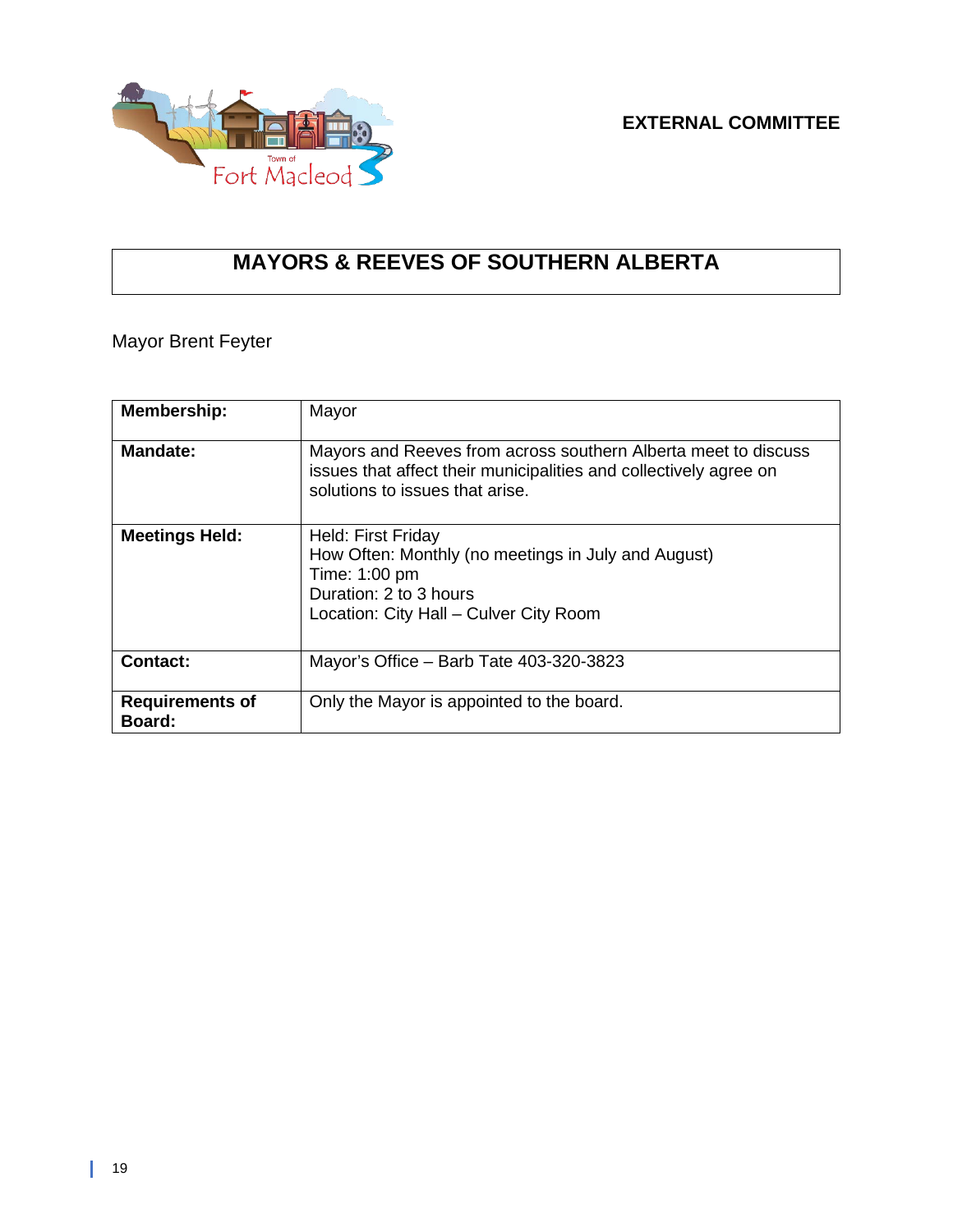

**COMMITTEE OF COUNCIL**

### **MUNCIPAL PLANNING COMMISSION**

Councillor Van Huigenbos

Councillor Dressler

Alternate Mayor Brent Feyter

David Arnoldussen **David Arnoldussen** Context Context Context Context Context Context Context Context Context Context Context Context Context Context Context Context Context Context Context Context Context Context Context

Sharon Randal **Oct 2020** Oct 2021

Donna Bird **Oct 2020** Oct 2021

| <b>Membership:</b>               | Composed of not less than five persons appointed by Council. Two<br>Councillors and Three Members of the public. One alternative. Each<br>for a One-year term. |
|----------------------------------|----------------------------------------------------------------------------------------------------------------------------------------------------------------|
| <b>Mandate:</b>                  | Receive, consider, and decide on applications for development<br>permits within the manner prescribed in the Land Use Bylaw of the<br>Town of Fort Macleod.    |
| <b>Meetings Held:</b>            | Held: 3 <sup>rd</sup> Monday<br>How Often: Monthly<br>Time: 12:00 pm<br>Duration: 1 to 3 hours<br>Location: G.R Davis Administration Building, Fort Macleod    |
| <b>Contact:</b>                  | Keli Sandford, Planning and Development Officer<br>403-553-4425<br>k.sandford@fortmacleod.com                                                                  |
| <b>Requirements of</b><br>Board: | Current Land Use Bylaw & Attached Bylaw 1349                                                                                                                   |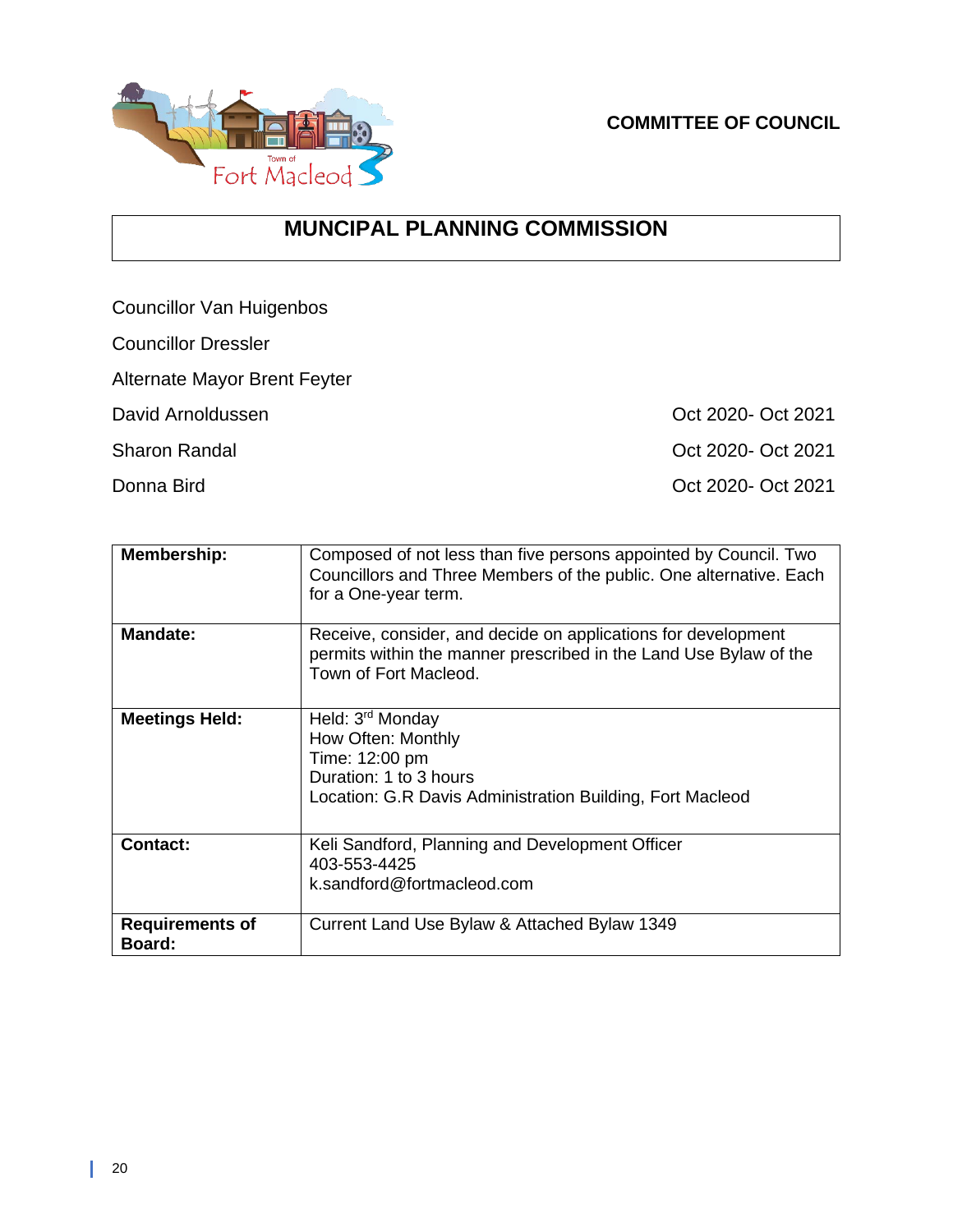

### **OLDMAN RIVER REGIONAL SERVICES COMMISSION**

Councillor Gord Wolstenholme (Executive Committee - Chair)

Alternative Mayor Brent Feyter

| <b>Membership:</b>               | Each municipality of ORRSC has an appointed member on the<br>Board of Directors.                                                                                                                                                                                                                               |
|----------------------------------|----------------------------------------------------------------------------------------------------------------------------------------------------------------------------------------------------------------------------------------------------------------------------------------------------------------|
| <b>Mandate:</b>                  | The Executive Committee is selected from the Board of Directors<br>and is responsible for financial and administrative concerns including<br>budget preparation, approval of accounts, procedures and policies<br>for hiring and dismissal of staff and specific issues affecting<br>administration or policy. |
| <b>Meetings Held:</b>            | Held: 4-7 Meetings Yearly<br>Location: ORRSC Office, Lethbridge                                                                                                                                                                                                                                                |
| Contact:                         | Director Lenze Kuiper<br>lenzekuiper@orrsc.com<br>403-329-1344                                                                                                                                                                                                                                                 |
| <b>Requirements of</b><br>Board: |                                                                                                                                                                                                                                                                                                                |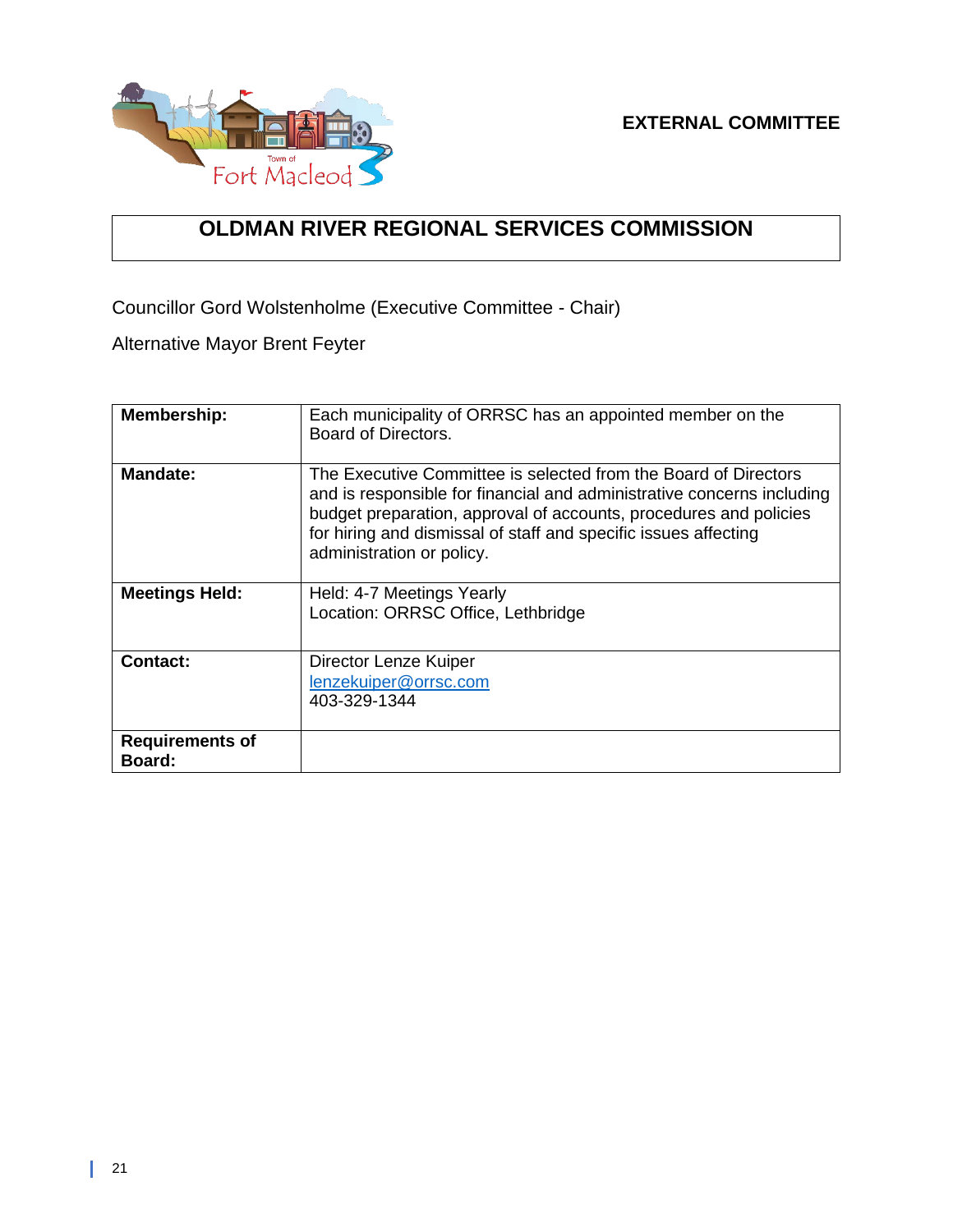

**EXTERNAL COMMITTEE/MEMBERSHIP**

### **OLDMAN WATERSHED COUNCIL**

Councillor Gord Wolstenholme

| <b>Membership:</b>                      | Laison as a member of the OWC. Current Oldman Watershed<br>Council members may attend the yearly AGM in the spring.                                                 |
|-----------------------------------------|---------------------------------------------------------------------------------------------------------------------------------------------------------------------|
| <b>Mandate:</b>                         | To improve the Oldman River Watershed through partnerships,<br>knowledge, implementation and integration of sustainable water<br>management and land use practices. |
| <b>Meetings Held:</b>                   | Held: AGM Once yearly<br>Location: Lethbridge, Alberta                                                                                                              |
| Contact:                                | <b>Shannon Frank, Executive Director</b><br>403-330-1346<br>info@oldmanwatershed.ca                                                                                 |
| <b>Requirements of</b><br><b>Board:</b> | Membership to the Oldman Watershed Council                                                                                                                          |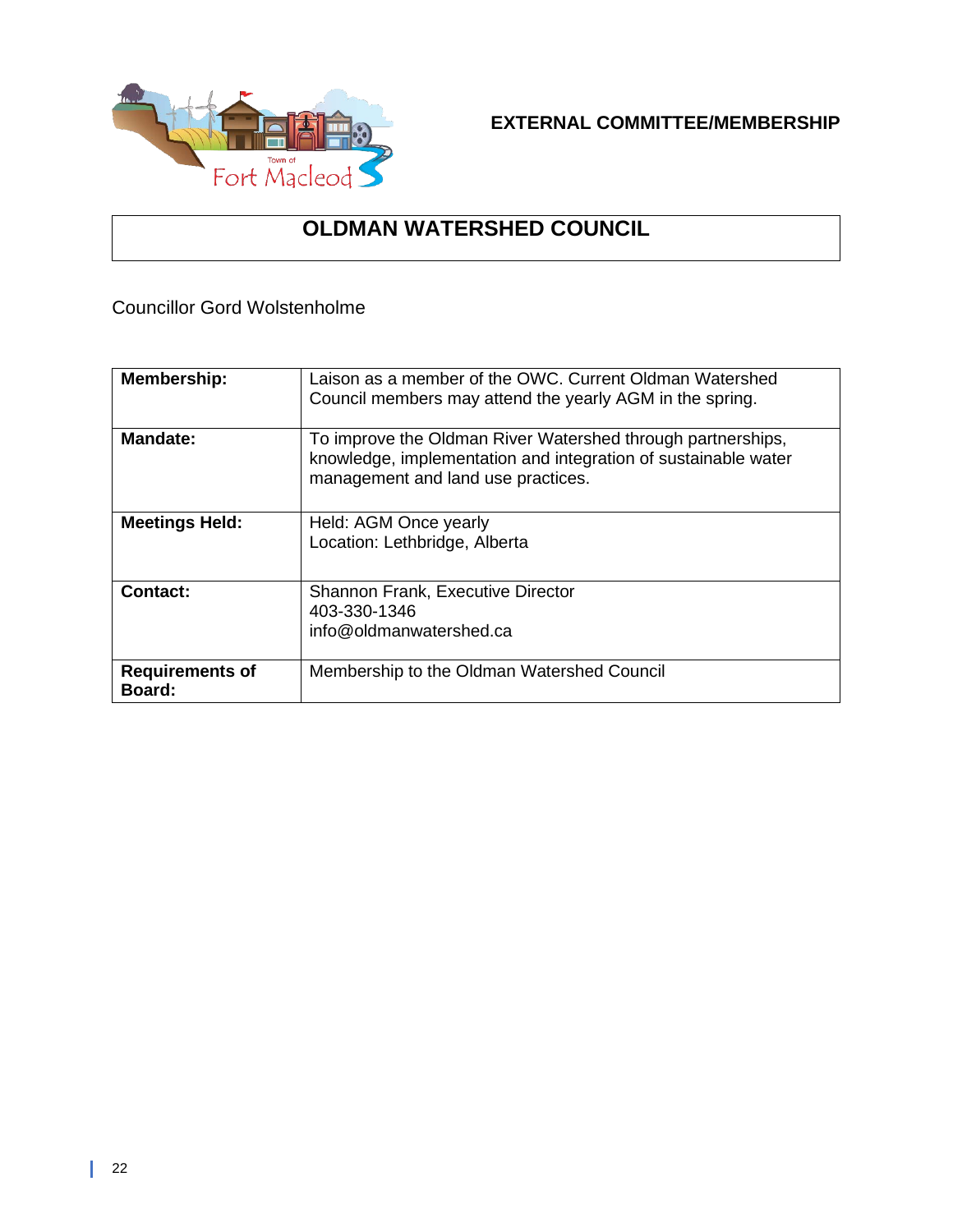

### **REGIONAL WASTE MANAGEMENT FACILITY AUTHORITY**

Councillor Gord Wolstenholme

| <b>Membership:</b>               |                                                                                   |
|----------------------------------|-----------------------------------------------------------------------------------|
| <b>Mandate:</b>                  |                                                                                   |
| <b>Meetings Held:</b>            | Held: 3rd Thursday<br>How Often: Monthly<br>Time: 10:00 am<br>Location: Woodhouse |
| <b>Contact:</b>                  | Cheryl<br>wclandfill@gmail.com                                                    |
| <b>Requirements of</b><br>Board: |                                                                                   |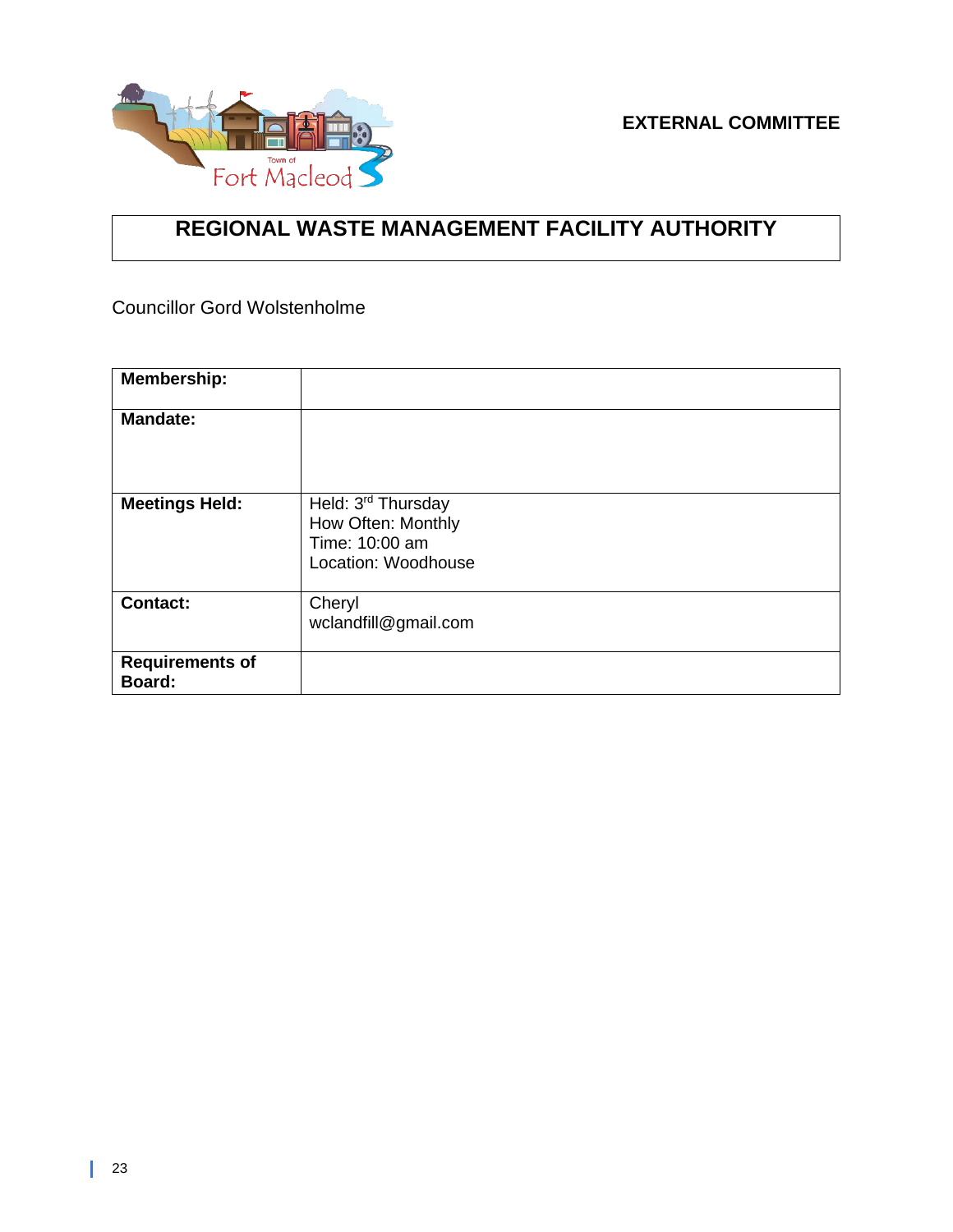

## **REGIONAL ASSESMENT REVIEW BOARD**

### Currently Vacant

| <b>Membership:</b>               | Each member Municipality may appoint one individual to the Board<br>and may appoint an individual as an alternate to the Board. The<br>Board shall consist of a minimum of twenty members who may be a<br>Citizen-at-large who is the resident of the Member Municipality or a<br>Council member. In addition, when sitting as the CARB, the Board<br>shall include the provincial member appointed by the Minister.<br>Appointed for three-year terms. If a vacancy of a Board member<br>occurs the member Municipality who made the appointment may<br>appoint a new person to fill the vacancy for the remainder of the<br>term. |
|----------------------------------|-------------------------------------------------------------------------------------------------------------------------------------------------------------------------------------------------------------------------------------------------------------------------------------------------------------------------------------------------------------------------------------------------------------------------------------------------------------------------------------------------------------------------------------------------------------------------------------------------------------------------------------|
| <b>Mandate:</b>                  | The Board shall have jurisdiction to exercise the functions of a Local<br>Assessment Review Board (LARB) and functions of a Composite<br>Assessment Review Board (CARB) under the provisions of the<br>Municipal Government Act in respect of assessment complaints<br>made by taxpayers of a Regional Member Municipality.                                                                                                                                                                                                                                                                                                         |
| <b>Meetings Held:</b>            | Held: As requires<br>How Often: Unknown<br>Time: Unknown<br><b>Duration: Unknown</b><br>Location: Unknown                                                                                                                                                                                                                                                                                                                                                                                                                                                                                                                           |
| <b>Contact:</b>                  | <b>Oldman River Regional Services Commission</b>                                                                                                                                                                                                                                                                                                                                                                                                                                                                                                                                                                                    |
| <b>Requirements of</b><br>Board: | Attached Bylaw 1841- Regional Assessment Review Board and<br>Proposed Bylaw 1944, to be reviewed by Council in Regular portion<br>of the agenda.                                                                                                                                                                                                                                                                                                                                                                                                                                                                                    |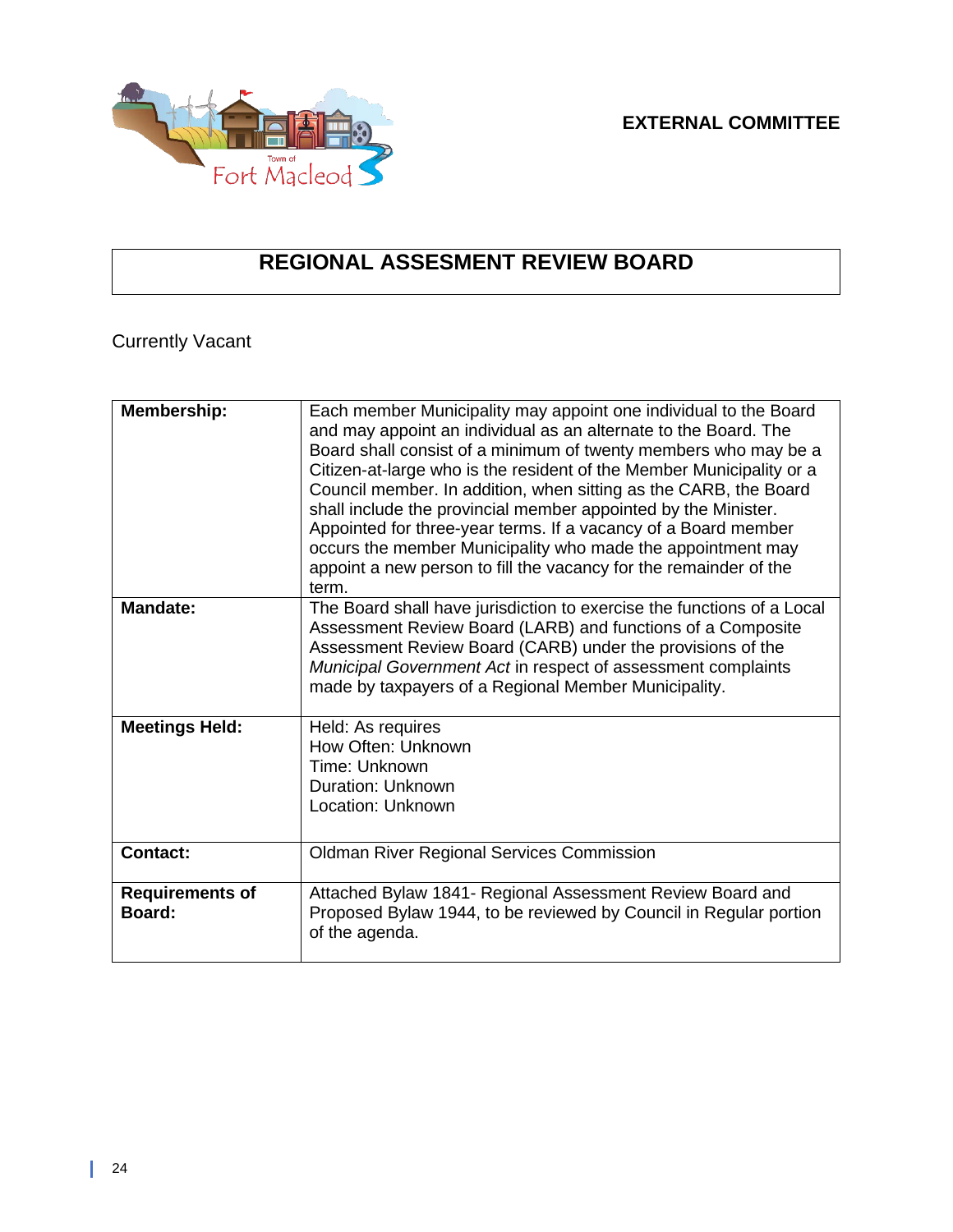#### **EXTERNAL COMMITTEE**



### **WILLOW CREEK FOUNDATION**

Councillor Gord Wolstenholme

Councillor Jim Monteith

Pam Young **Pam Young Pam Young** 

| Membership:                      | The management body shall be governed by a board, compromised<br>of six members as follows; a) Each member of the management<br>body shall appoint one member to the board from its municipal<br>council in the manner each member determines appropriate.<br>b) Each member of the management body shall appoint one<br>member to the board from the public at large in the manner each<br>member determines appropriate.<br>c) Each member of the management body shall appoint one member<br>to the board from its municipal council or from it municipal council or<br>from the public at large in the manner each member determines<br>appropriate. |
|----------------------------------|----------------------------------------------------------------------------------------------------------------------------------------------------------------------------------------------------------------------------------------------------------------------------------------------------------------------------------------------------------------------------------------------------------------------------------------------------------------------------------------------------------------------------------------------------------------------------------------------------------------------------------------------------------|
| <b>Mandate:</b>                  | Willow Creek Foundation is an organization of excellence. We are<br>highly respected as a provider of affordable housing, services and<br>care for seniors of our communities. To provide affordable housing<br>and quality services responsive to the needs of our residents and<br>tenants.                                                                                                                                                                                                                                                                                                                                                            |
| <b>Meetings Held:</b>            | Held: 3 <sup>rd</sup> Thursday<br>How Often: Monthly<br>Time: 10:00 am<br>Location: Willow Creek Foundation                                                                                                                                                                                                                                                                                                                                                                                                                                                                                                                                              |
| <b>Contact:</b>                  | Jackie Vanee-Palmer<br>cao@wcfound.com<br>403-553-3662                                                                                                                                                                                                                                                                                                                                                                                                                                                                                                                                                                                                   |
| <b>Requirements of</b><br>Board: | Attached - Willow Creek Board Selection Criteria                                                                                                                                                                                                                                                                                                                                                                                                                                                                                                                                                                                                         |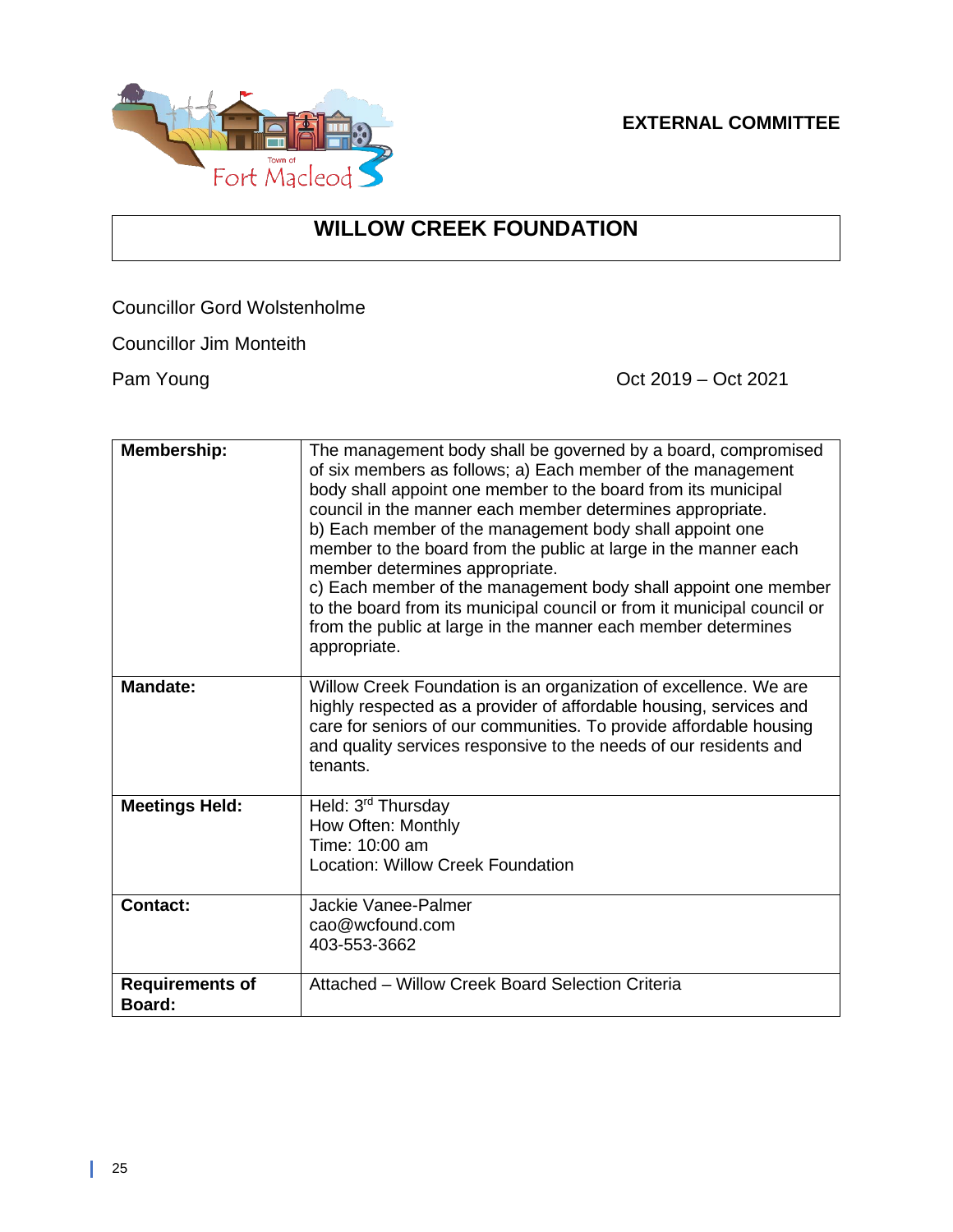#### **INTERNAL COMMITTEE**



### **CAO REVIEW COMMITTEE**

Mayor Brent Feyter

Councillor Gord Wolstenholme

Councillor Marco Van Huigenbos

Councillor Kristi Edwards

| <b>Membership:</b>               | <b>Four Councillors</b>                                                       |
|----------------------------------|-------------------------------------------------------------------------------|
| <b>Mandate:</b>                  | Prepare and present annual review of the Chief Administrative<br>Officer.     |
| <b>Meetings Held:</b>            | Held: As needed                                                               |
| <b>Contact:</b>                  | Liisa Gillingham, Interim CAO<br>403-553-4425<br>l.gillingham@fortmacleod.com |
| <b>Requirements of</b><br>Board: |                                                                               |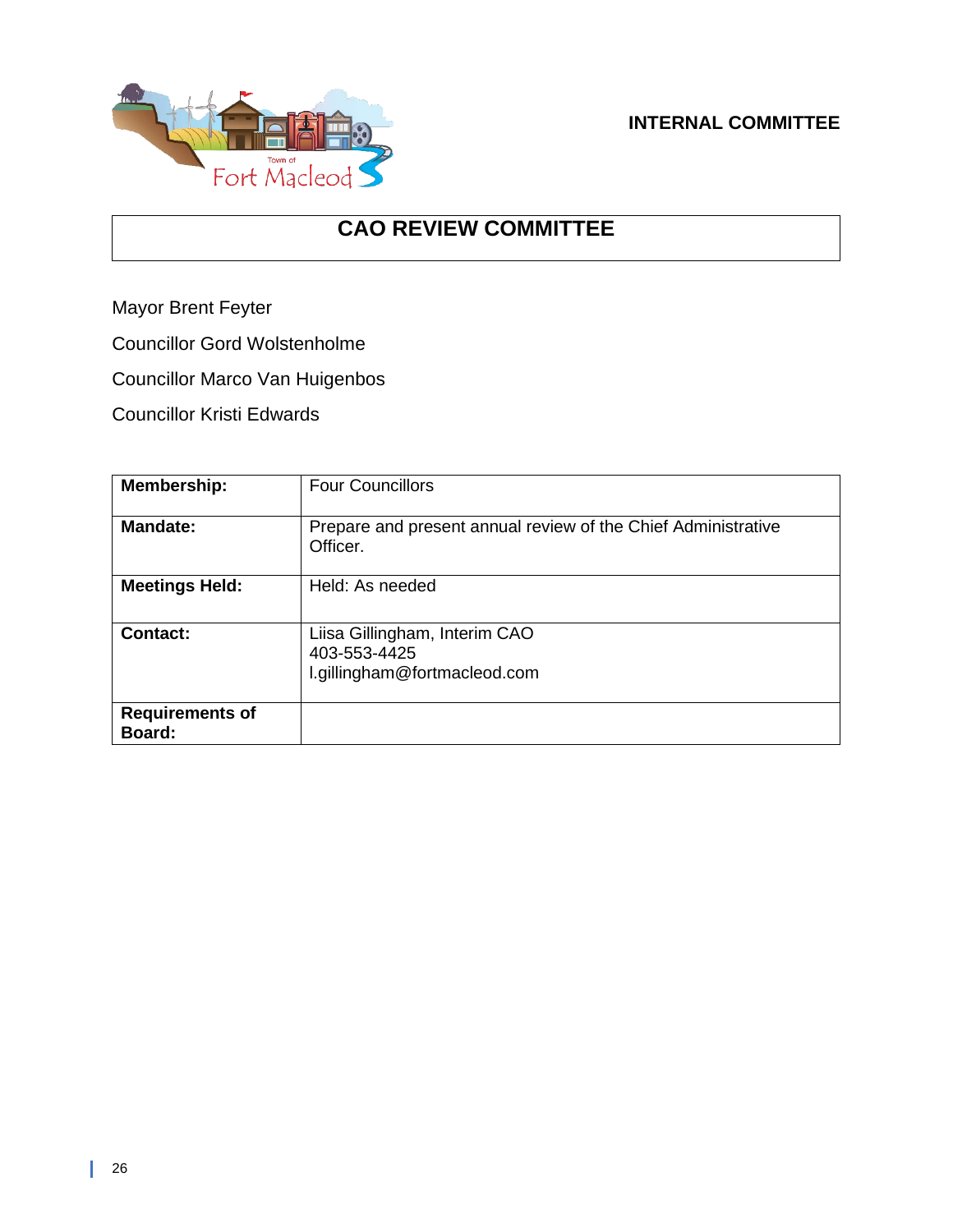

#### **INTERNAL COMMITTEE**

### **COUNCIL TIMESHEETS COMMITTEE**

Councillor Gord Wolstenholme

Councillor Jim Monteith

| <b>Membership:</b>               | <b>Two Councillors</b>                                                                                                            |
|----------------------------------|-----------------------------------------------------------------------------------------------------------------------------------|
| <b>Mandate:</b>                  | Review Council timesheets with Administration for monthly payroll.                                                                |
| <b>Meetings Held:</b>            | Held: Varies<br>How Often: Monthly<br>Time: Daytime<br>Duration: 30 mins to 1 hour<br>Location: G R Davis Administration Building |
| <b>Contact:</b>                  | Liisa Gillingham, Interim CAO<br>403-553-4425<br>l.gillingham@fortmacleod.com                                                     |
| <b>Requirements of</b><br>Board: |                                                                                                                                   |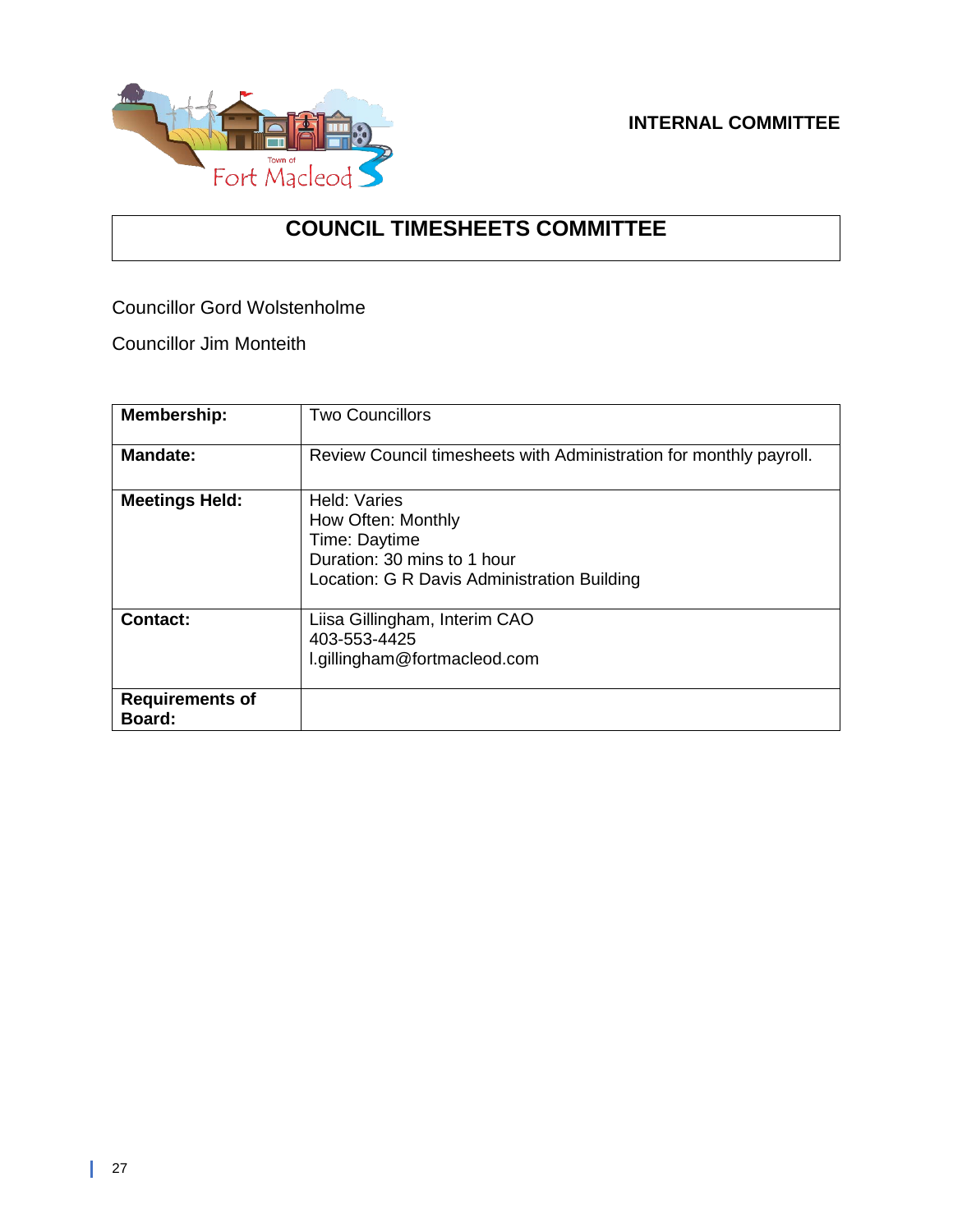

### **EMERGENCY MANAGEMENT ADVISORY COMMITTEE**

To be determined

Mayor & 3 Councillors

| <b>Membership:</b>               | The committee shall consist of four Councillors, one of whom shall<br>be the Mayor. The Mayor shall be the chair of the Committee. When<br>the Mayor is absent or unable to attend, the chair of the committee<br>shall devolve to members of Council present to assign an acting<br>chair. |
|----------------------------------|---------------------------------------------------------------------------------------------------------------------------------------------------------------------------------------------------------------------------------------------------------------------------------------------|
| <b>Mandate:</b>                  | The Municipal Emergency Advisory Committee is established to<br>advise on the development of the municipal emergency plans and<br>programs.                                                                                                                                                 |
| <b>Meetings Held:</b>            | Held: To be determined<br>Frequency: Once Yearly                                                                                                                                                                                                                                            |
| <b>Contact:</b>                  | Liisa Gillingham, Director of Emergency Management<br>403-553-4425<br>l.gillingham@fortmacleod.com                                                                                                                                                                                          |
| <b>Requirements of</b><br>Board: | See attached Bylaw 1930 – Emergency Management Bylaw                                                                                                                                                                                                                                        |